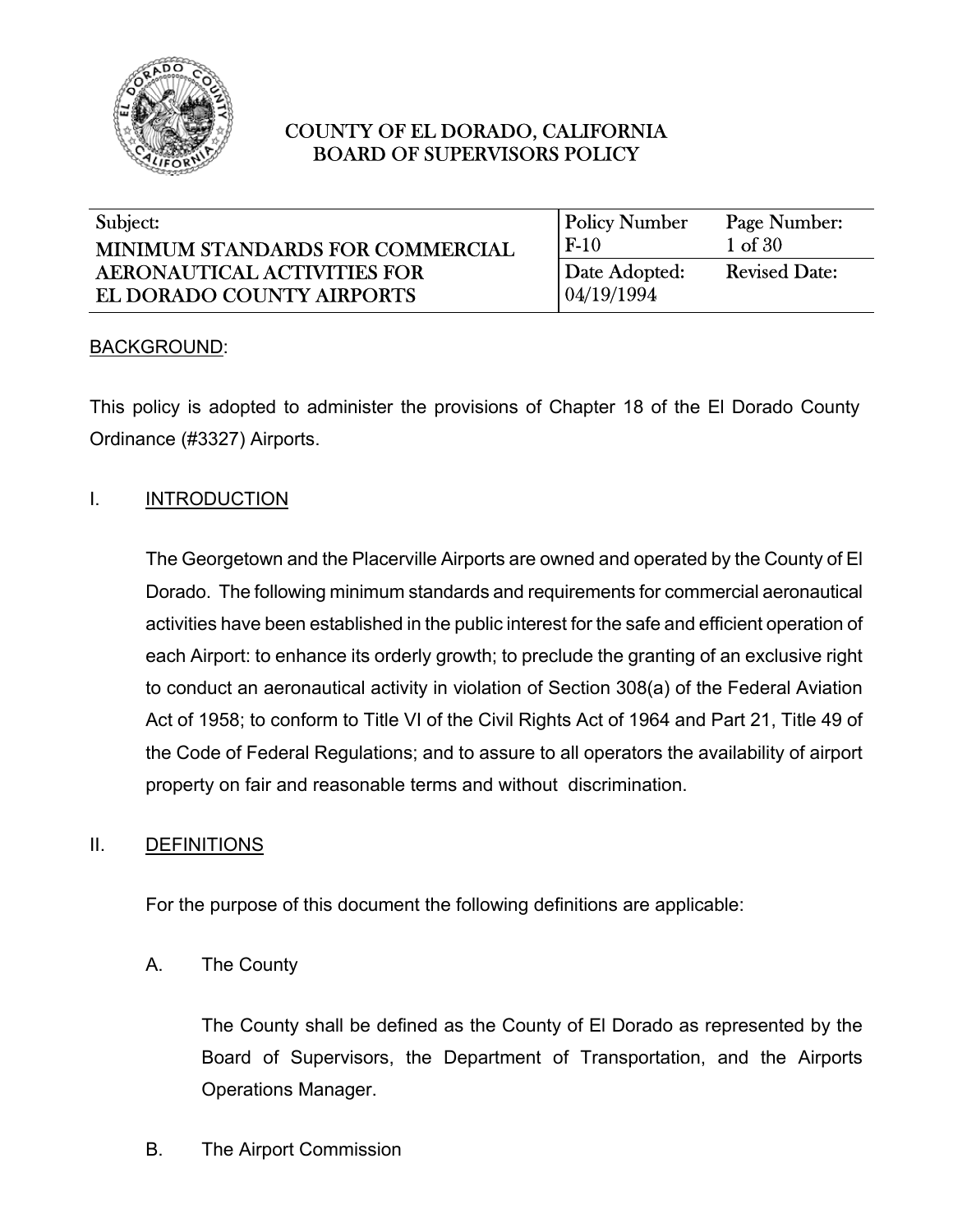

| Subject:                           | <b>Policy Number</b> | Page Number:         |
|------------------------------------|----------------------|----------------------|
| MINIMUM STANDARDS FOR COMMERCIAL   | $F-10$               | $2 \text{ of } 30$   |
| <b>AERONAUTICAL ACTIVITIES FOR</b> | Date Adopted:        | <b>Revised Date:</b> |
| EL DORADO COUNTY AIRPORTS          | 04/19/1994           |                      |
|                                    |                      |                      |

The Airport Commission is a five member commission representing each member of the Board of Supervisors and appointed by the Board of Supervisors. The Commission makes recommendations on Airport policies to the Board of Supervisors, hears airport issues and makes recommendations to the Board of Supervisors on these issues.

C. The Airport

The Airport is defined as the Placerville Airport or the Georgetown Airport.

D. Aeronautical Activity

Any activity which involves, makes possible or is required for the operation of aircraft, or which contributes to or is required for the safety of such operations.

1. The following activities commonly conducted on airports are aeronautical activities within this definition: Charter operations; pilot training; aircraft rental and sightseeing; aerial photography; crop-dusting; aerial advertising and surveying; air carrier operations; aircraft sales and services; sale of aviation petroleum products, parachute and ultralight activities, whether conducted in conjunction with other included activities; repair and maintenance of aircraft; sale of aircraft parts; and any other activities which because of their direct relationship to the operation of aircraft can appropriately be regarded as an aeronautical activity.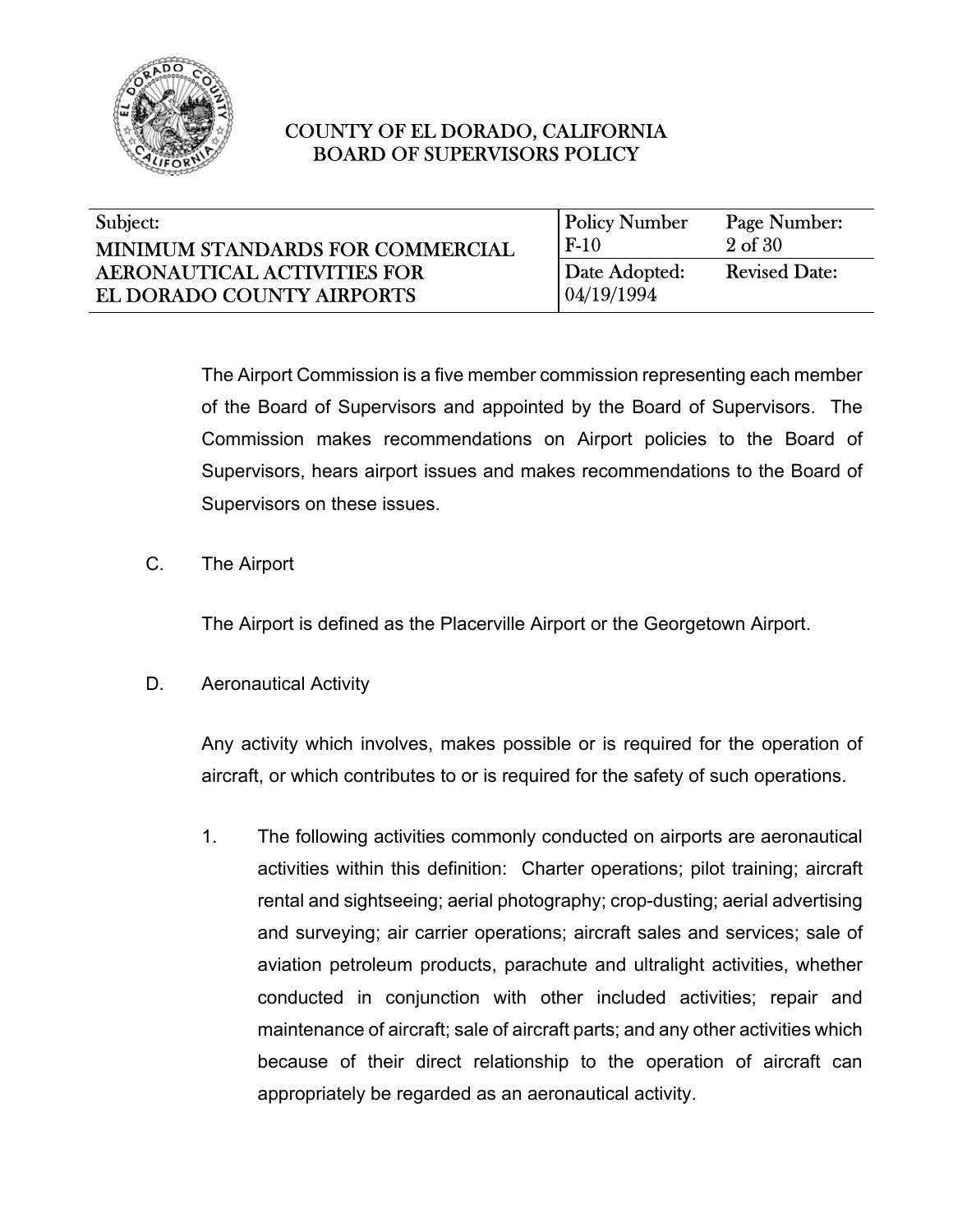

| Subject:                         | <b>Policy Number</b> | Page Number:         |
|----------------------------------|----------------------|----------------------|
| MINIMUM STANDARDS FOR COMMERCIAL | $F-10$               | 3 of 30              |
| AERONAUTICAL ACTIVITIES FOR      | Date Adopted:        | <b>Revised Date:</b> |
| EL DORADO COUNTY AIRPORTS        | 04/19/1994           |                      |

- 2. The following are examples of what are not considered aeronautical activities: Ground transportation (taxi, car rentals, limousine service); restaurant; barber shop; auto parking lots.
- E. Commercial Operation

Commercial Operation is defined as a business, aeronautical or non-aeronautical, operating on the airport premises or as an off airport enterprise whose intent is to make a profit from activities on the airport or who actively solicits or advertises business on the airport. (For the purposes of this paragraph, the posting of standard business cards is not considered advertising.) Flying clubs do not constitute a commercial activity if they comply with Appendix "D".

F. Operator

An Operator is defined as any Fixed Base Operator, Off Airport Operator or Temporary Operator at the Airport.

1. Fixed Base Operator

A Fixed Base Operator (FBO) is defined as any person, firm or corporation leasing property at the Airport, other than a tie-down, and conducting aeronautical activities as defined in Commercial Operation above.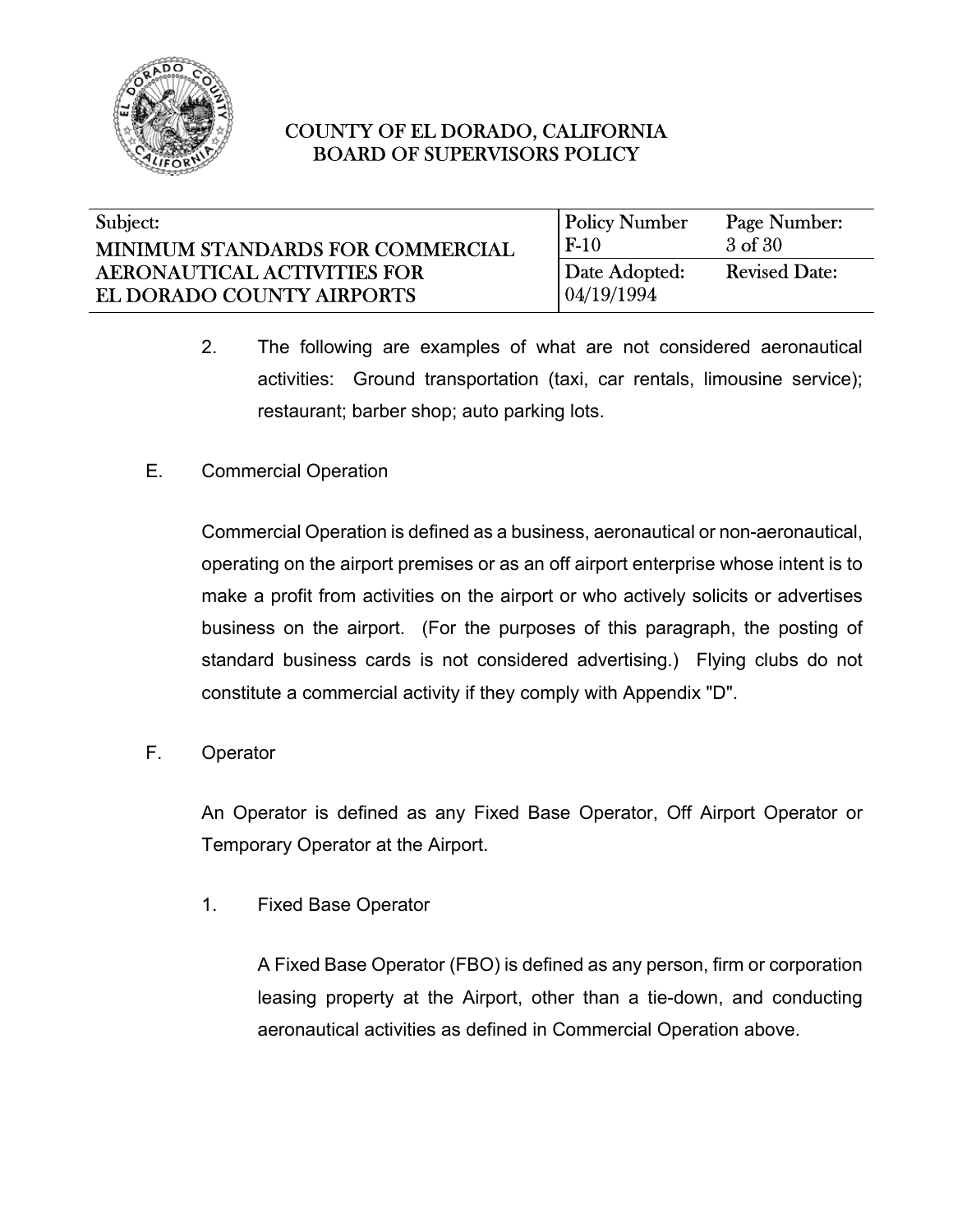

#### $\overline{\phantom{a}}$ Subject: MINIMUM STANDARDS FOR COMMERCIAL AERONAUTICAL ACTIVITIES FOR EL DORADO COUNTY AIRPORTS

| <b>Policy Number</b>         | Page Number:         |
|------------------------------|----------------------|
| $F-10$                       | 4 of 30              |
| Date Adopted:<br>104/19/1994 | <b>Revised Date:</b> |

2. Off Airport Operator

An Off Airport Operator is defined as any person or business entity engaged in Commercial Operations at the airport who does not lease property from the County. This definition also includes any person or business entity that owns or leases property adjacent to the Airport and conducts aeronautical activities as defined in Commercial Operation above.

3. Temporary Operator

An aeronautical function not normally occurring on the airport and of a very short duration not to exceed fourteen (14) days in any one calendar year period. Examples of a temporary aeronautical activity are: one or two day airshow, aeronautical seminar, specialty aeronautical training, etc.

G. Access Fee

An Access Fee is a charge assessed by the County which must be paid to the County of El Dorado before an Off Airport Operator may engage in Commercial Operation. The fee is assessed in order to equalize any competitive advantage between operators or, in the case of Off Airport Operators, to contribute a "fair share" to the operation of the Airport.

H. Aircraft

An Aircraft is defined as a device that is used or intended to be used for flight in the air.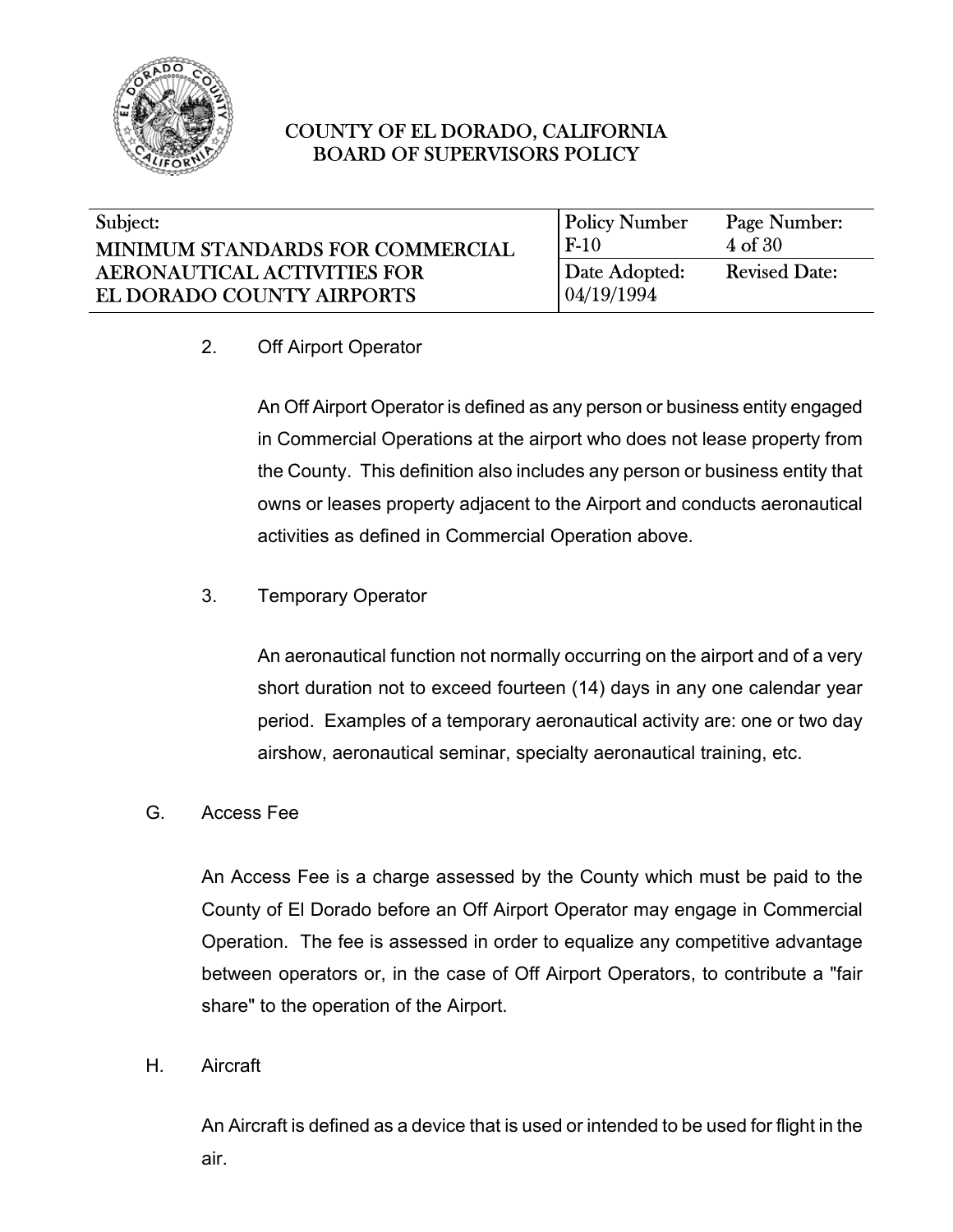

| Subject:                         | <b>Policy Number</b> | Page Number:         |
|----------------------------------|----------------------|----------------------|
| MINIMUM STANDARDS FOR COMMERCIAL | $F-10$               | 5 of 30              |
| AERONAUTICAL ACTIVITIES FOR      | Date Adopted:        | <b>Revised Date:</b> |
| EL DORADO COUNTY AIRPORTS        | 04/19/1994           |                      |

#### I. Airplane

An Airplane is defined as an engine-driven fixed-wing aircraft heavier-than-air that is supported in flight by the dynamic reaction of the air against its wings.

J. Rotorcraft

A Rotorcraft is defined as an engine-driven rotary-wing aircraft heavier-than-air that is supported in flight by a rotating wing consisting of two or more blades.

K. Gyrocopter

A Gyrocopter is defined as an engine-driven rotorcraft that is supported in flight by a free-spinning rotor system.

L. Helicopter

A Helicopter is defined as an engine-driven rotorcraft that has a rotor system that is directly coupled to the engine.

M. Glider

A Glider is defined as a heavier-than-air aircraft that is supported in flight by the dynamic reaction of the air against its lifting surfaces and whose free flight does not depend principally on an engine.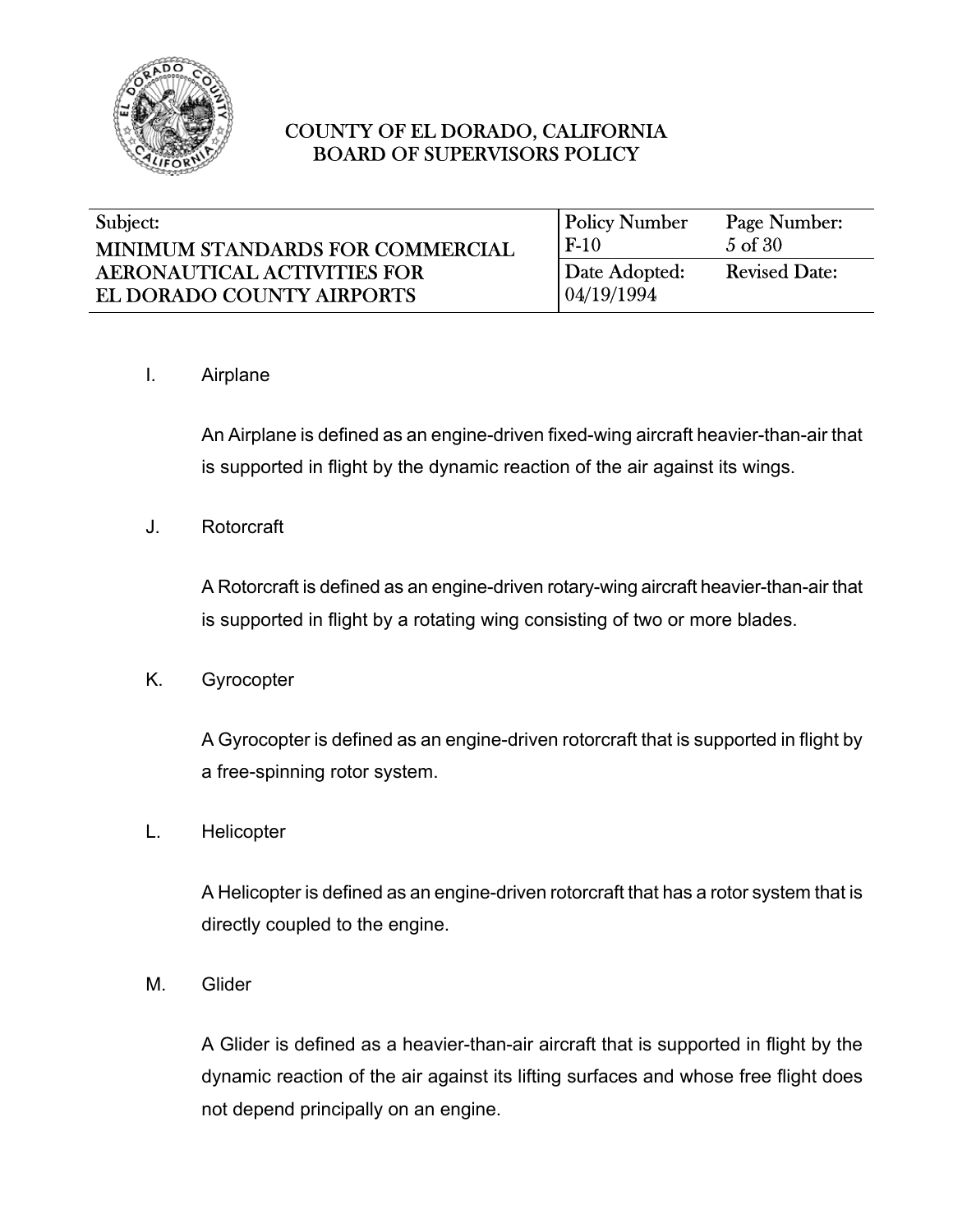

| Subject:                         | <b>Policy Number</b> | Page Number:         |
|----------------------------------|----------------------|----------------------|
| MINIMUM STANDARDS FOR COMMERCIAL | $F-10$               | 6 of 30              |
| AERONAUTICAL ACTIVITIES FOR      | Date Adopted:        | <b>Revised Date:</b> |
| EL DORADO COUNTY AIRPORTS        | 04/19/1994           |                      |

#### N. Lighter-Than-Air Aircraft

Lighter-than-air aircraft is defined as an aircraft that can rise and remain suspended by using contained gas weighing less than the air that is displaced by the gas.

#### O. Concessionaire

A Concessionaire is defined as any person or business entity engaged in nonaeronautical activities for profit at the Airport.

#### P. Hold Harmless

Hold Harmless is defined as protecting and holding harmless the County and its employees from any and all lawful damages and claims of liability which may arise as a consequence of Fixed Base Operator, Off Airport Operator or a Tenant's presence or activities on the Airport.

#### Q. Unsafe Practices

Unsafe practices is defined as any activity which is contrary to accepted procedures as described in the Airmen's Information Manual and Federal Regulations or local procedures which creates a hazard to other aircraft and/or persons in the air or on the ground.

R. County Business License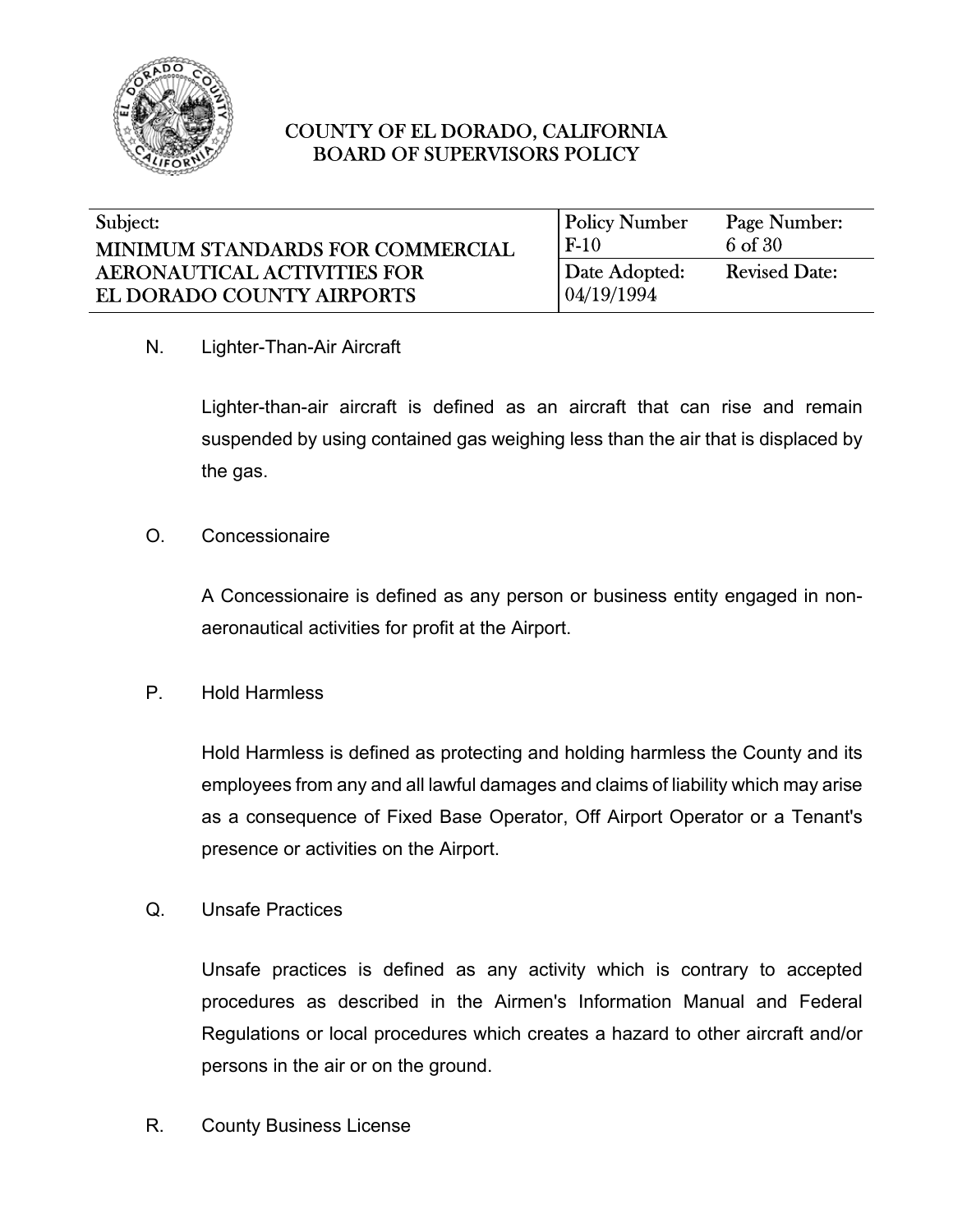

| Subject:                         | <b>Policy Number</b> | Page Number:         |
|----------------------------------|----------------------|----------------------|
| MINIMUM STANDARDS FOR COMMERCIAL | $F-10$               | 7 of 30              |
| AERONAUTICAL ACTIVITIES FOR      | Date Adopted:        | <b>Revised Date:</b> |
| EL DORADO COUNTY AIRPORTS        | 04/19/1994           |                      |

County Business License is defined as a license obtained from the County to operate a commercial business within the County.

S. Commercial Certificate

Commercial Certificate is defined as a certificate earned from the Federal Aviation Administration (FAA) to perform/provide applicable aeronautical services for hire.

T. Operational Area

Operational Area is defined as any area on the airport accessible by an aircraft.

U. Non-Operational Area

Non-Operational Area is defined as any area on the airport which is not accessible to an aircraft.

### III. MINIMUM STANDARD APPLYING TO ALL COMMERCIAL OPERATORS

A. Compliance with Laws

All operators shall abide by and comply with all Federal, State, and County laws and ordinances, the rules and regulations of the County, and the aeronautical rules and regulations of the State, the FAA, and the Environmental Protection Agency, including but not limited to Storm Water Runoff Requirements (see Appendix B).

B. Determination of Fixed Base Operator or Off Airport Operator Status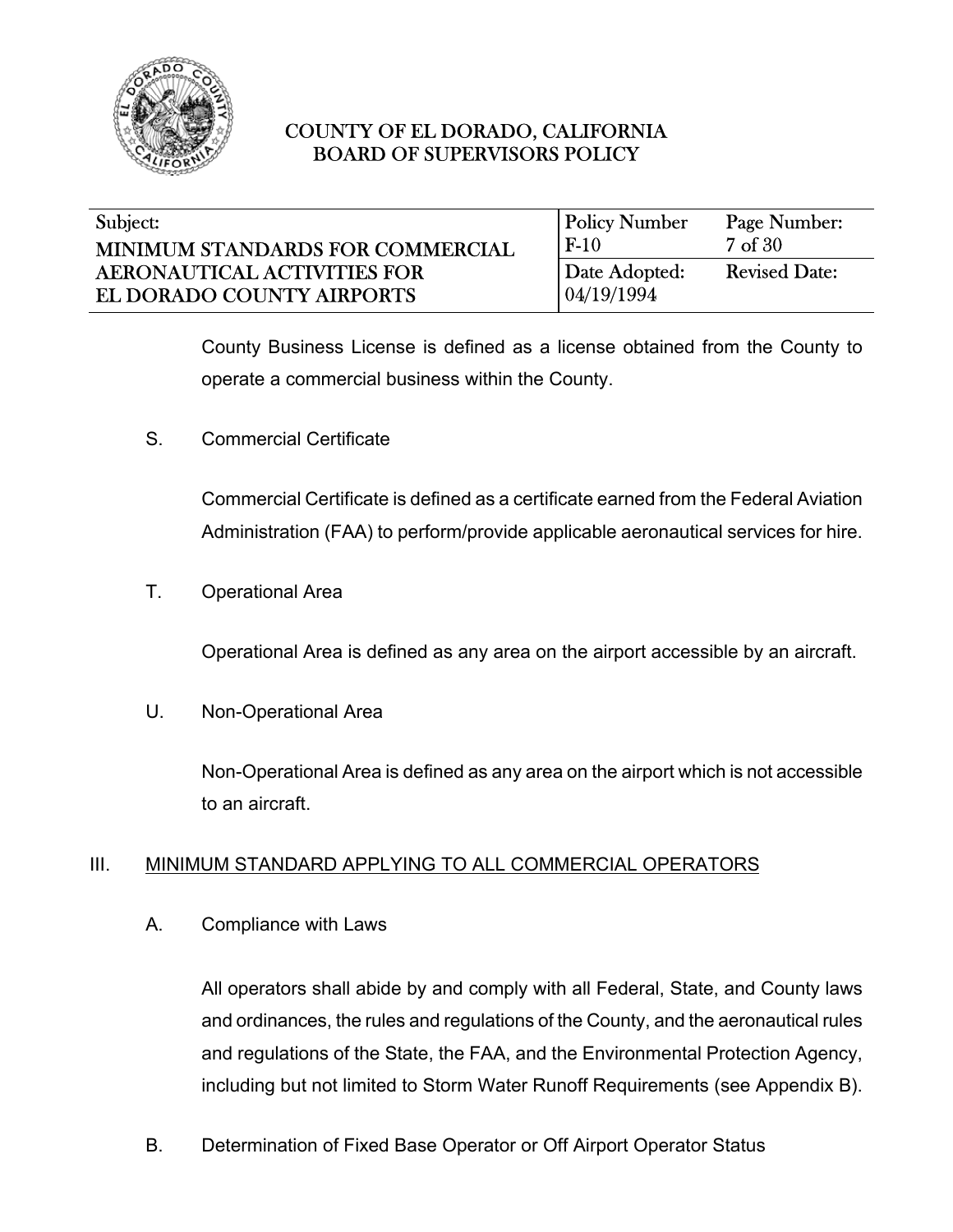

| Subject:                           | <b>Policy Number</b> | Page Number:         |
|------------------------------------|----------------------|----------------------|
| MINIMUM STANDARDS FOR COMMERCIAL   | $F-10$               | 8 of 30              |
| <b>AERONAUTICAL ACTIVITIES FOR</b> | Date Adopted:        | <b>Revised Date:</b> |
| EL DORADO COUNTY AIRPORTS          | 04/19/1994           |                      |

It shall be the responsibility of the County to determine whether the commercial aeronautical activity is a Fixed Base Operator or an Off Airport Operator.

C. Insurance and Hold Harmless

All operators shall have liability insurance and hold the County harmless. See Appendix A for insurance requirements.

D. Non-Aeronautical Activities

Nothing contained herein shall be construed to prohibit the County from granting or denying, for any reason it deems sufficient, an application to do business on the Airport for the purpose of selling, furnishing or establishing non-aviation products and supplies, or any service or business of a non-aeronautical nature in nonaeronautical areas.

E. Certificates and Licenses

Appropriate certificates shall be provided for all services performed as well as a County business license.

F. Nondiscrimination

The Permittee for himself, his personal representative, successors in interest, and assigns, as a part of the consideration hereof, does hereby covenant and agree as a covenant running with the land that: (1) no person on the grounds of race, color,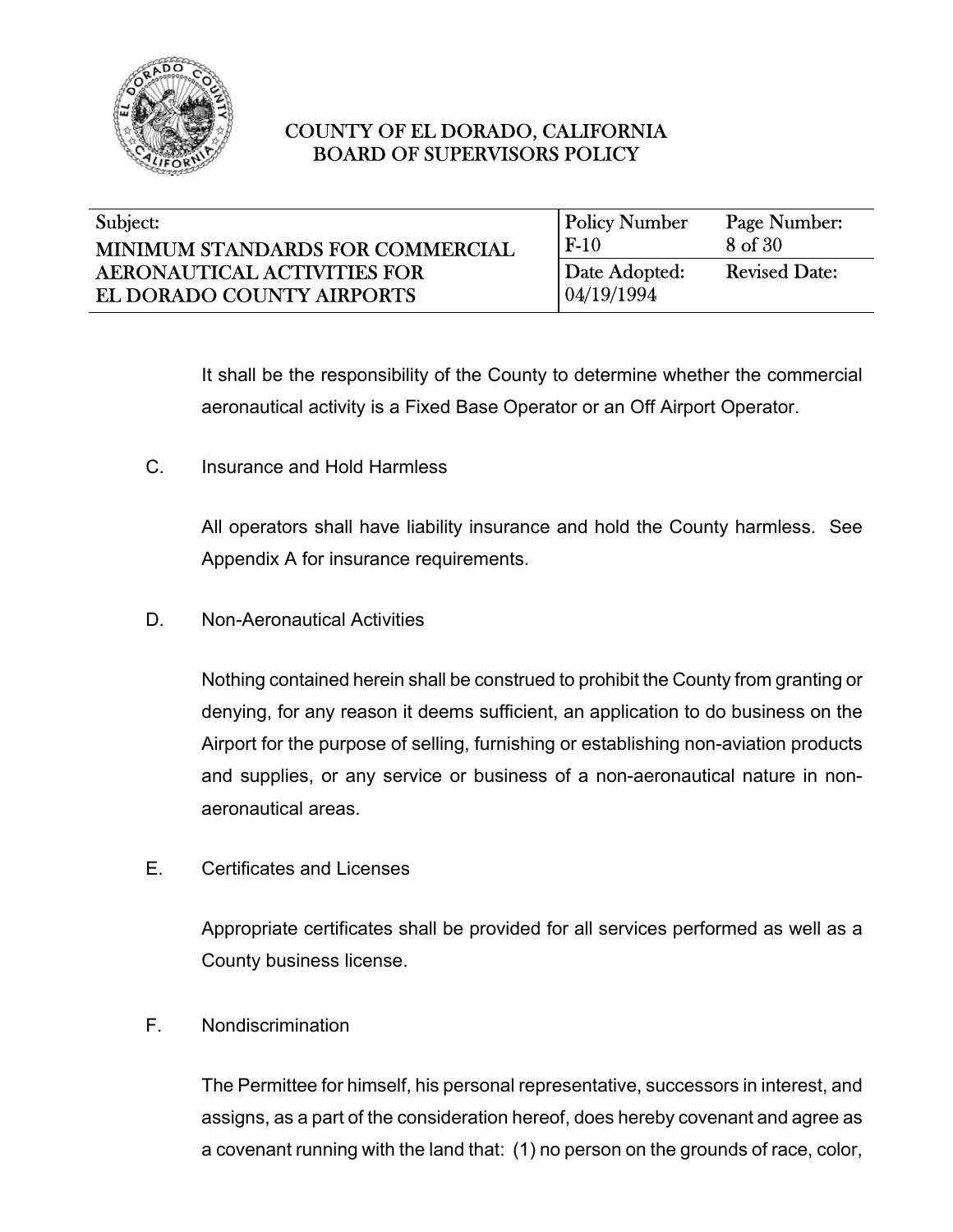

| Subject:                           | <b>Policy Number</b> | Page Number:         |
|------------------------------------|----------------------|----------------------|
| MINIMUM STANDARDS FOR COMMERCIAL   | $F-10$               | 9 <sub>of</sub> 30   |
| <b>AERONAUTICAL ACTIVITIES FOR</b> | Date Adopted:        | <b>Revised Date:</b> |
| EL DORADO COUNTY AIRPORTS          | 04/19/1994           |                      |

or national origin shall be excluded from participation in, denied the benefits of, or be otherwise subject to discrimination in the use of said facilities, (2) that in the construction of any improvements on, over, or under such land and the furnishing of services thereon, no person on the grounds of race, color, or national origin shall be excluded from participation, (3) that the Permittee shall use the premises in compliance with all other requirements imposed by or pursuant to 49 CFR Part 21, Nondiscrimination in Federally Assisted Program of the Department of Transportation, and as said Regulations may be amended.

G. Prompt Payment of County Fees

An operator shall promptly pay, when due, access fees, flowage fees, lease payments and any other charges called for by these minimum standards or any agreement with the County.

H. No Exclusive Right

Nothing herein contained shall be construed to grant or authorize the granting of an exclusive right within the meaning of Section 308 of the Federal Aviation Act of 1958.

I. Conduct of Business

An Operator shall post in a plainly visible location the operating hours of the business and an emergency telephone number of the business.

J. Ecology and Grounds Maintenance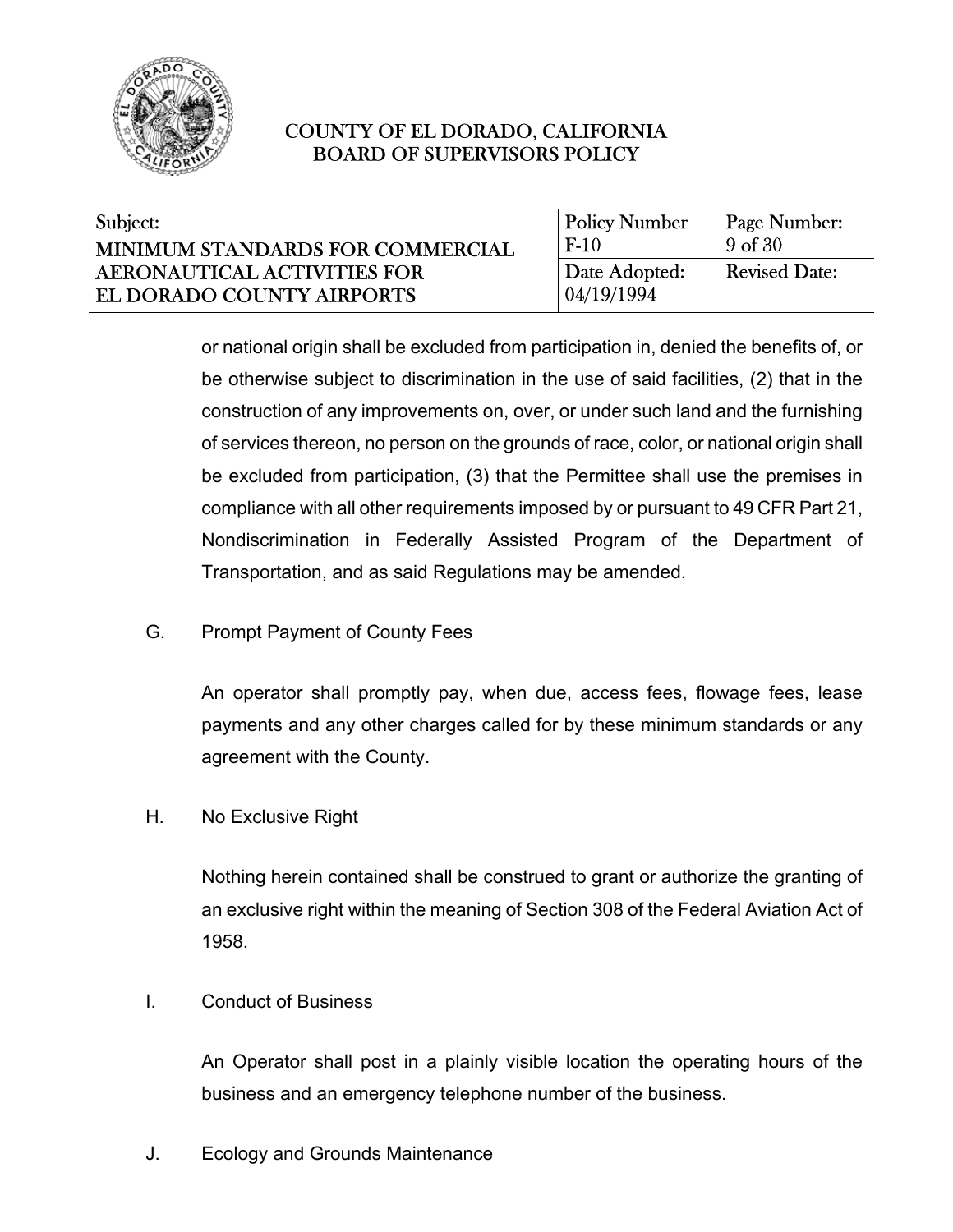

|        | Page Number:                                        |
|--------|-----------------------------------------------------|
| $F-10$ | $10$ of $30$                                        |
|        | <b>Revised Date:</b>                                |
|        |                                                     |
|        | <b>Policy Number</b><br>Date Adopted:<br>04/19/1994 |

An operator shall keep her/his areas in which operation is authorized free and clear of all weeds, rocks, debris, hazardous or other material which could cause damage to aircraft, buildings, persons or automobiles.

## IV. ADDITIONAL MINIMUM STANDARDS FOR FIXED BASE OPERATOR

Fixed Base Operator Agreement

- A. A Fixed Base Operator applicant approved by the County shall enter into a Fixed Base Operator agreement with the County. This agreement will allow the FBO to conduct business operation in accordance with these minimum standards. The agreement must be approved by the County prior to the initiation of business operations.
- B. The FBO use agreement is transferrable/assignable with the review and approval of the County.

### V. ADDITIONAL MINIMUM STANDARDS FOR OFF AIRPORT OPERATOR

Off Airport Operator Agreement

A. An Off Airport Operator applicant approved by the County shall enter into an Airport Use Agreement with the County. This agreement will allow the Off Airport Operator to conduct business operations in accordance with these minimum standards. The agreement must be approved by the County prior to the initiation of business operations.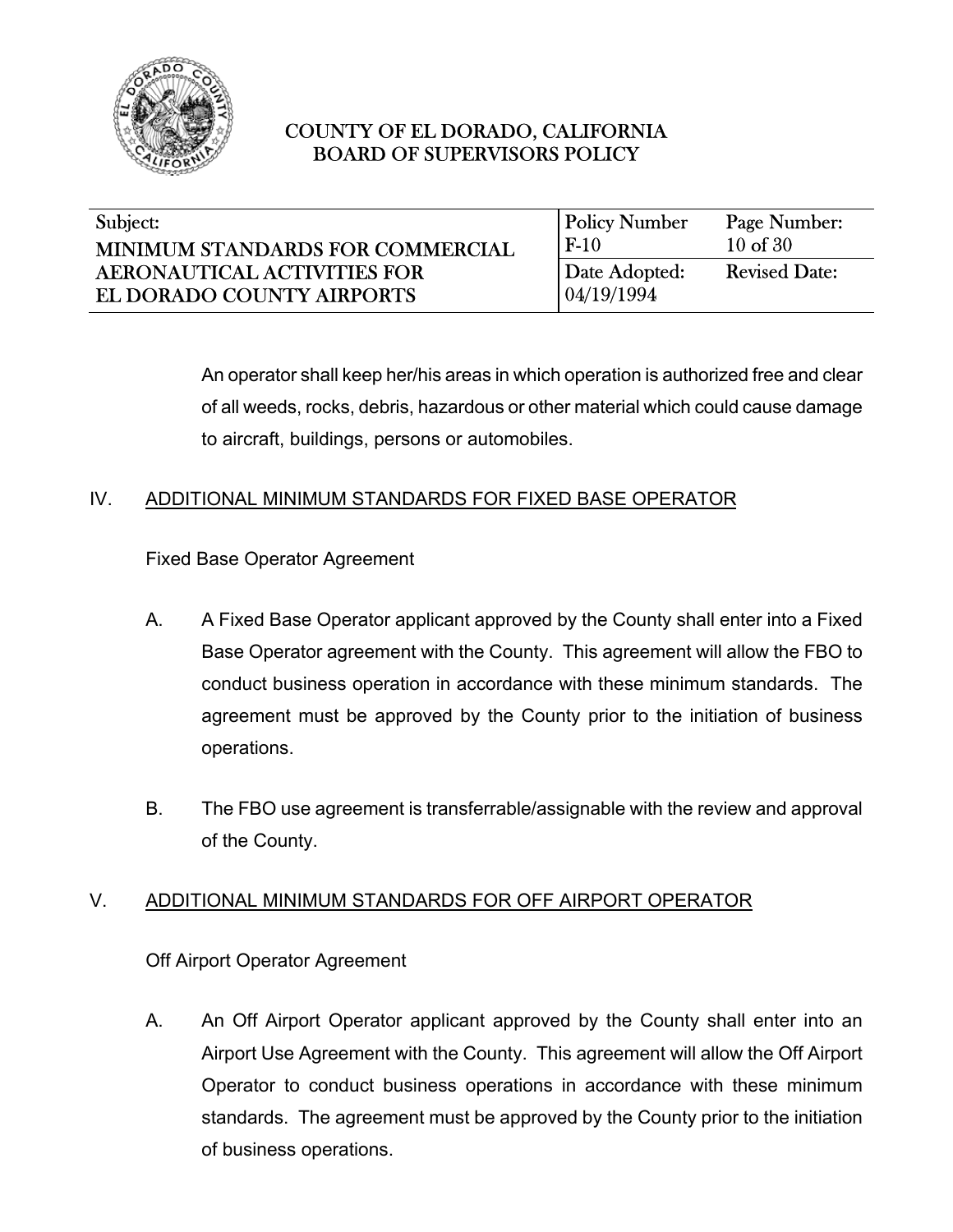

| Subject:                           | <b>Policy Number</b> | Page Number:         |
|------------------------------------|----------------------|----------------------|
| MINIMUM STANDARDS FOR COMMERCIAL   | $F-10$               | 11 of $30$           |
| <b>AERONAUTICAL ACTIVITIES FOR</b> | Date Adopted:        | <b>Revised Date:</b> |
| EL DORADO COUNTY AIRPORTS          | 04/19/1994           |                      |

B. The Airport Use Agreement is non-transferable, non-assignable, and is specific to operation.

### VI. ADDITIONAL MINIMUM STANDARDS FOR TEMPORARY OPERATIONS

Temporary Operations require a special use permit. The Airport Operations Manager will issue a Special Use permit.

### VII. APPLICATION FOR INFORMATION

- A. To apply as an Operator on the Airport, applicants shall make a written request for information and procedures. The request should include the following:
	- 1. Application date
	- 2. Applicant name and address
	- 3. Telephone number (Normal working hours)
	- 4. A general description of the proposed business activities
	- 5. Applicant signature
- B. The Airport Operations Manager will provide a copy of these Minimum Standards.

### VIII. FORMAL APPLICATION PROCESS

A. Minimum Application Information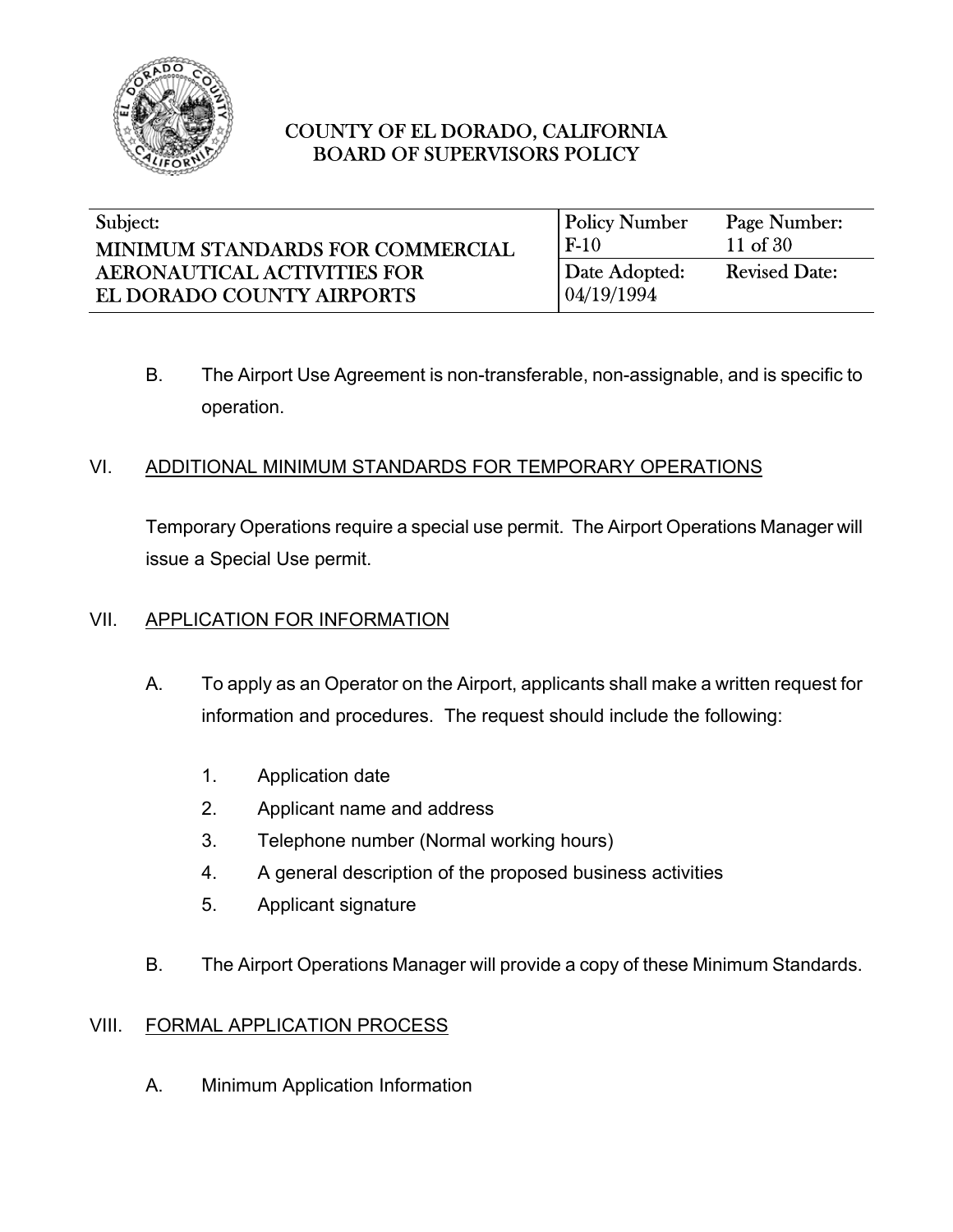

| Subject:                         | <b>Policy Number</b> | Page Number:         |
|----------------------------------|----------------------|----------------------|
| MINIMUM STANDARDS FOR COMMERCIAL | $F-10$               | $12$ of $30$         |
| AERONAUTICAL ACTIVITIES FOR      | Date Adopted:        | <b>Revised Date:</b> |
| EL DORADO COUNTY AIRPORTS        | 04/19/1994           |                      |

The County will not accept or take action on a request to lease, assign, or sublet building space or land area or in any way permit the installation of a commercial activity until after the proposed Operator submits in writing a proposal which sets forth the scope of the proposed operation, including the following:

- 1. The amount of land the Operator desires to lease
- 2. The building space to be constructed or leased
- 3. The services to be offered
- 4. Provide a minimum of three references
- B. Agreement Application

Application for an agreement for Airport use or for lease of ground and/or facilities on the Airport, and for permission to carry on any commercial operation or aeronautical activity on the Airport, shall be made to the Airport Operations Manager in a form prescribed by the County. The Airport Operations Manager shall present the application to the Airport Commission in a timely manner. The Commission shall submit to the County its recommendation before action is taken by the County. An applicant shall submit all information and material necessary to the satisfaction of the County. The application shall be signed by a responsible party empowered to bind the entity entering into the agreement.

C. Supporting Documents

The County shall request and the applicant shall pay for a credit report together with such other documents and information as may be requested by the County.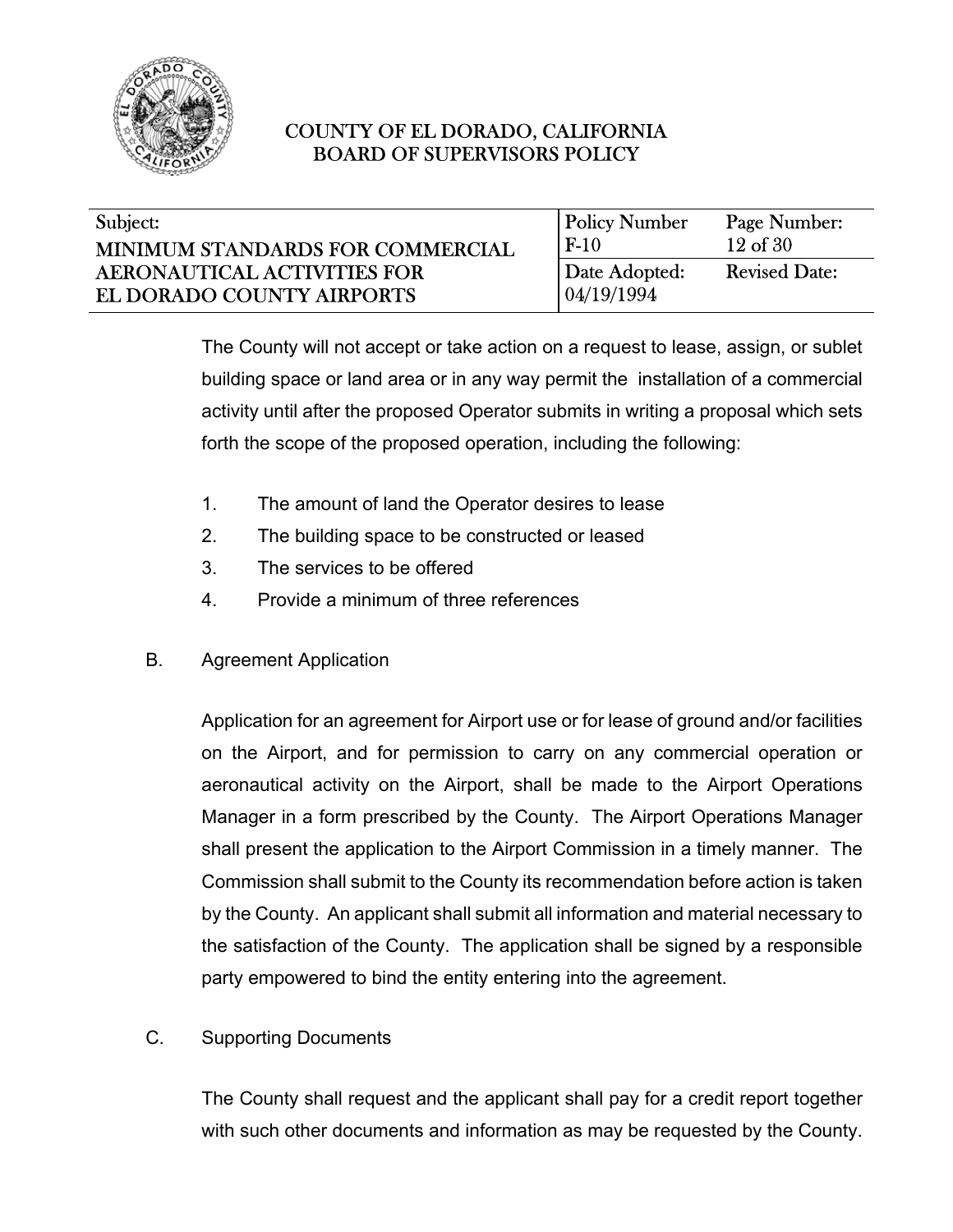

| Subject:                         | <b>Policy Number</b> | Page Number:         |
|----------------------------------|----------------------|----------------------|
| MINIMUM STANDARDS FOR COMMERCIAL | $F-10$               | $13$ of $30$         |
| AERONAUTICAL ACTIVITIES FOR      | Date Adopted:        | <b>Revised Date:</b> |
| EL DORADO COUNTY AIRPORTS        | 04/19/1994           |                      |

### IX. ACTION ON APPLICATION

- A. The County may deny any application if, in its opinion, it finds any one or more of the following:
	- 1. Safety Hazard

The proposed operations or construction of an applicant will create a safety hazard on the Airport.

2. Availability

There is no appropriate, adequate or available space or building on the Airport to accommodate the entire activity of the applicant at the time of the application.

3. Noncompliance with Airport Layout Plan

The proposed operation or airport development or construction does not comply with the Airport Layout Plan.

4. Misrepresentation

Applicant or agent has supplied the County with false or misleading information or has misrepresented any material fact in her/his application or in supporting documents; or has failed to make full disclosure on her/his application or in supporting documents.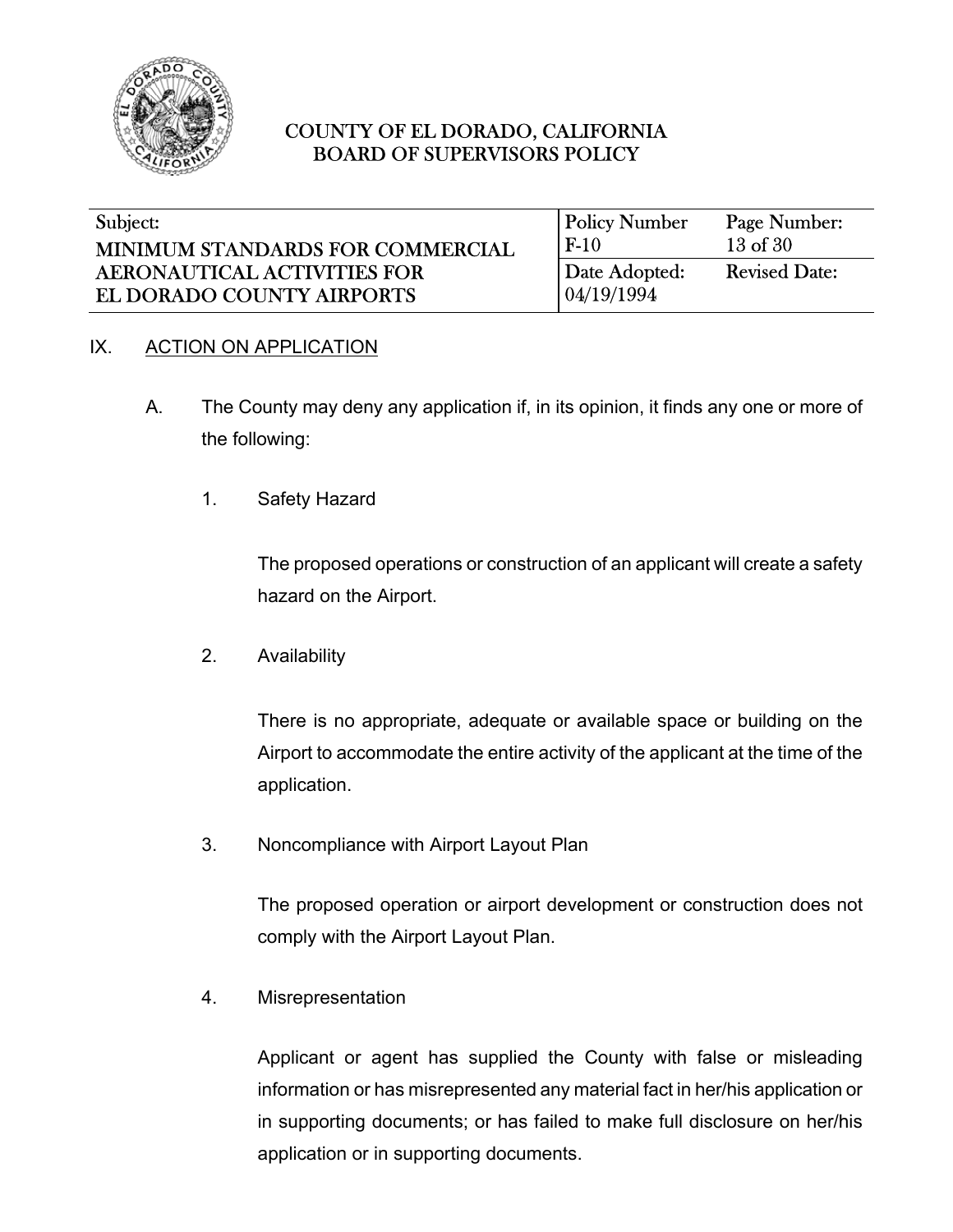

| Subject:                                | <b>Policy Number</b> | Page Number:         |
|-----------------------------------------|----------------------|----------------------|
| <b>MINIMUM STANDARDS FOR COMMERCIAL</b> | $F-10$               | $14$ of $30$         |
| <b>AERONAUTICAL ACTIVITIES FOR</b>      | Date Adopted:        | <b>Revised Date:</b> |
| EL DORADO COUNTY AIRPORTS               | 04/19/1994           |                      |

5. History of Violations

Applicant has a record of violating these minimum standards or the rules and regulations of any other airport, Federal Aviation Regulations or any other rules and regulations applicable to the County Airports.

6. Poor Credit Report

Credit report of applicant reveals a history of defaults and late payments.

B. The Board of Supervisors authorizes the Director of Transportation to execute all documents authorizing any commercial activity on the County airports.

#### X. GOVERNMENT/NONPROFIT WAIVERS

The County may, at its discretion, waive all or any portion of Sections III through IX of these minimum standards for the benefit of any government or governmental agency or department or person performing non-profit public services to the aircraft industry, or performing air search and rescue operations, or performing fire prevention or fire fighting operations.

#### XI. REFUSE

No person shall throw, dump or deposit any waste, refuse, hazardous material, or garbage on the Airport. All waste, refuse or garbage shall be placed and kept in closed garbage cans or containers, and all operating areas shall be kept in a safe, neat, clean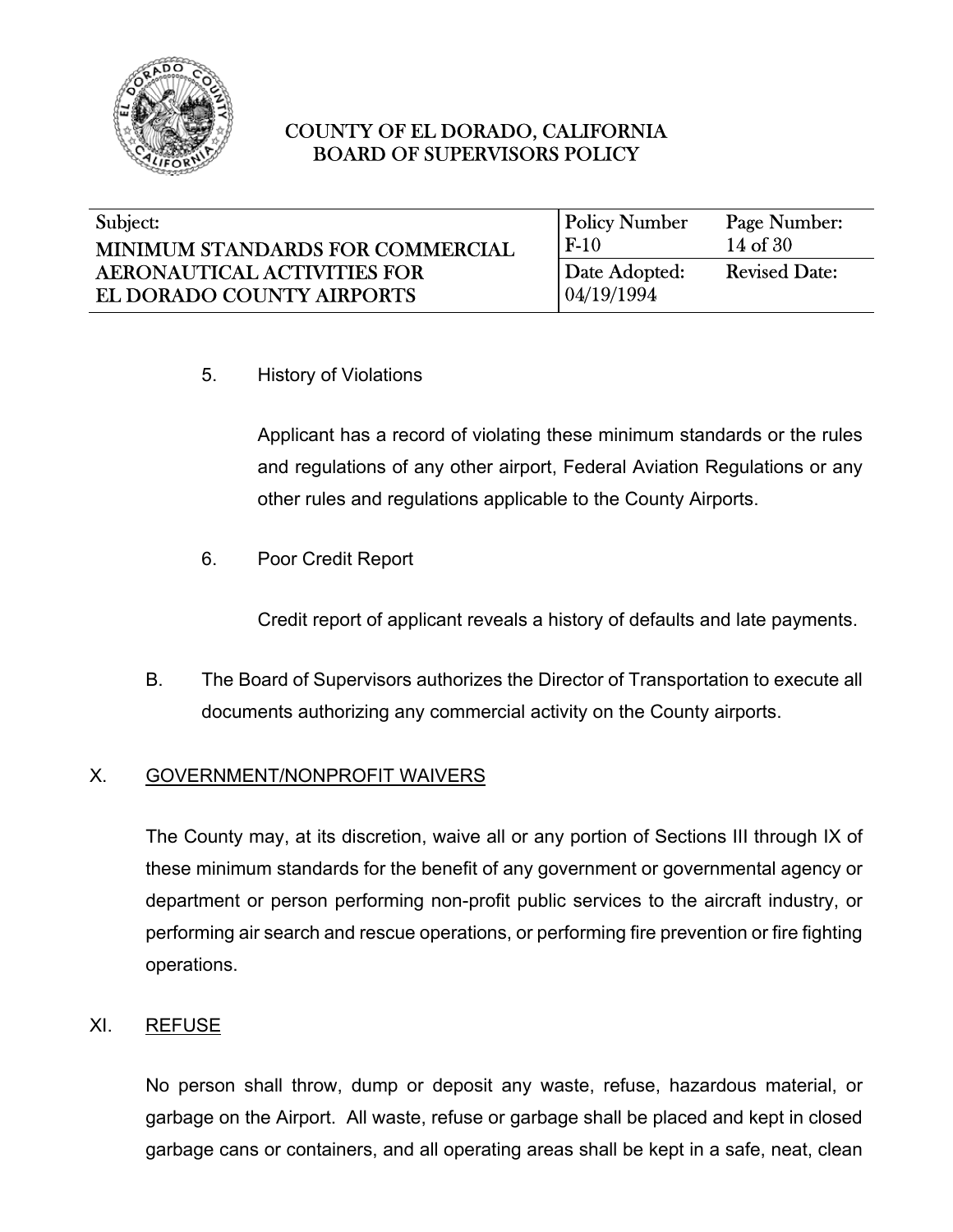

| Subject:                           | <b>Policy Number</b> | Page Number:         |
|------------------------------------|----------------------|----------------------|
| MINIMUM STANDARDS FOR COMMERCIAL   | $F-10$               | $15$ of $30$         |
| <b>AERONAUTICAL ACTIVITIES FOR</b> | Date Adopted:        | <b>Revised Date:</b> |
| EL DORADO COUNTY AIRPORTS          | 04/19/1994           |                      |

and orderly manner at all times and in such a manner as to minimize hazards. No burning or dumping of waste materials (or hazardous materials) is permitted without prior coordination with the County. Operators will be responsible for cleaning refuse or litter in any part of the Airport in which they are allowed to operate. In the generation, storage and disposal of refuse or waste, all users of the Airport and all Operators shall comply with:

- A. Federal Superfund Amendments and Re-authorization Act (SARA), Title III, the Community Right-to-Know Act of 1986 (42 USC Section 9601 et seq.)
- B. California AB 2588 (Connelly), the Toxics Hot Spots Act of 1987, (Health and Safety Section 44300 et seq.)
- C. California AB 1807 (Tanner), Toxic Air Contaminants Act of 1984, (Health and Safety Code Section 39665 et seq.)
- D. Federal Clean Air Act (d42 USC 7409 et seq.)
- E. Federal Clean Water Act (33 USC Section 1251 et seq.)
- F. Federal Occupational Safety and Health Act (15 USC Section 651 et seq.)
- G. Federal Toxic Substances Control Act Section (15 USC Section 2601 et seq.)
- H. Federal Insecticide, Fungicide and Rodenticide Act (7 USC Section 136 et seq.)
- I. Safe Drinking Water Act (42 USC Section 300 et seq.)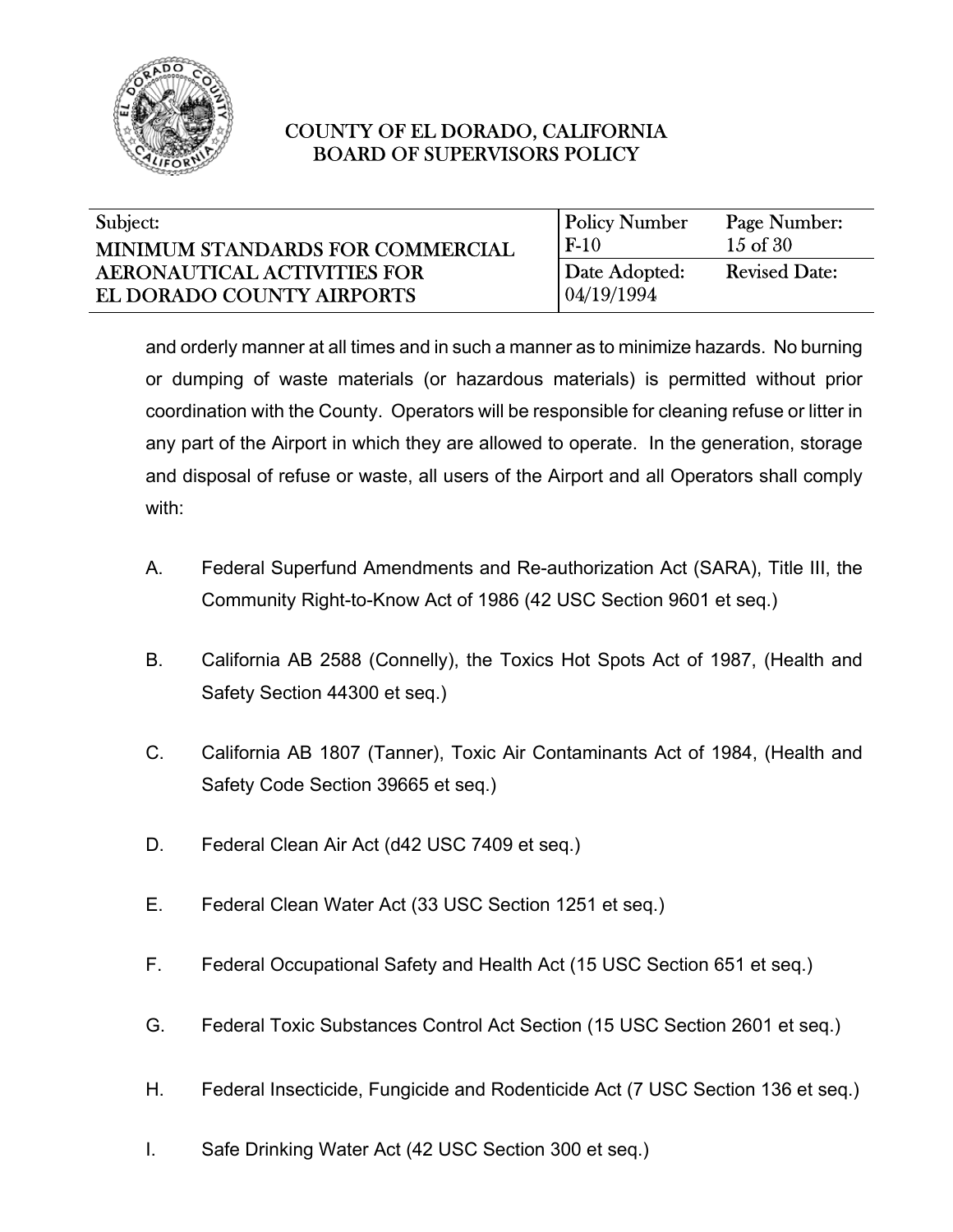

| Subject:                           | <b>Policy Number</b> | Page Number:         |
|------------------------------------|----------------------|----------------------|
| MINIMUM STANDARDS FOR COMMERCIAL   | $F-10$               | $16$ of $30$         |
| <b>AERONAUTICAL ACTIVITIES FOR</b> | Date Adopted:        | <b>Revised Date:</b> |
| EL DORADO COUNTY AIRPORTS          | 04/19/1994           |                      |

## J. All relevant local ordinances and guidelines

## XII. APPROVAL OF CONSTRUCTION

No buildings, structures, tie-downs, ramps, paving, taxi areas, or any other improvements or additions on the Airport shall be placed or constructed on the Airport or altered or removed without the prior approval of the County. In the event of any construction, the County, at its discretion, may require an appropriate bond to guarantee the completion of the construction in accordance with the County's approval. The County shall determine whether proposed construction conforms to the Airport Layout Plan and make such recommendations as are necessary to bring proposed construction into conformance. FAA Form 7460-1. Notice of Proposed Construction or Alternation, shall be submitted to this office for all construction on the airport.

### XIII. CONCESSIONAIRES

All concessionaires are required to enter into an agreement with the County and operate in accordance therewith. No right, privilege, permit or license to do business on the Airport shall be assigned, sold or otherwise transferred or conveyed in whole or in part without the prior consent of the County.

### XIV. PRIVATE PARTY (COMMERCIAL OPERATION) ALLOWANCE

Notwithstanding any of the definitions, provisions, and rules of Sections I through XIII, the following shall apply.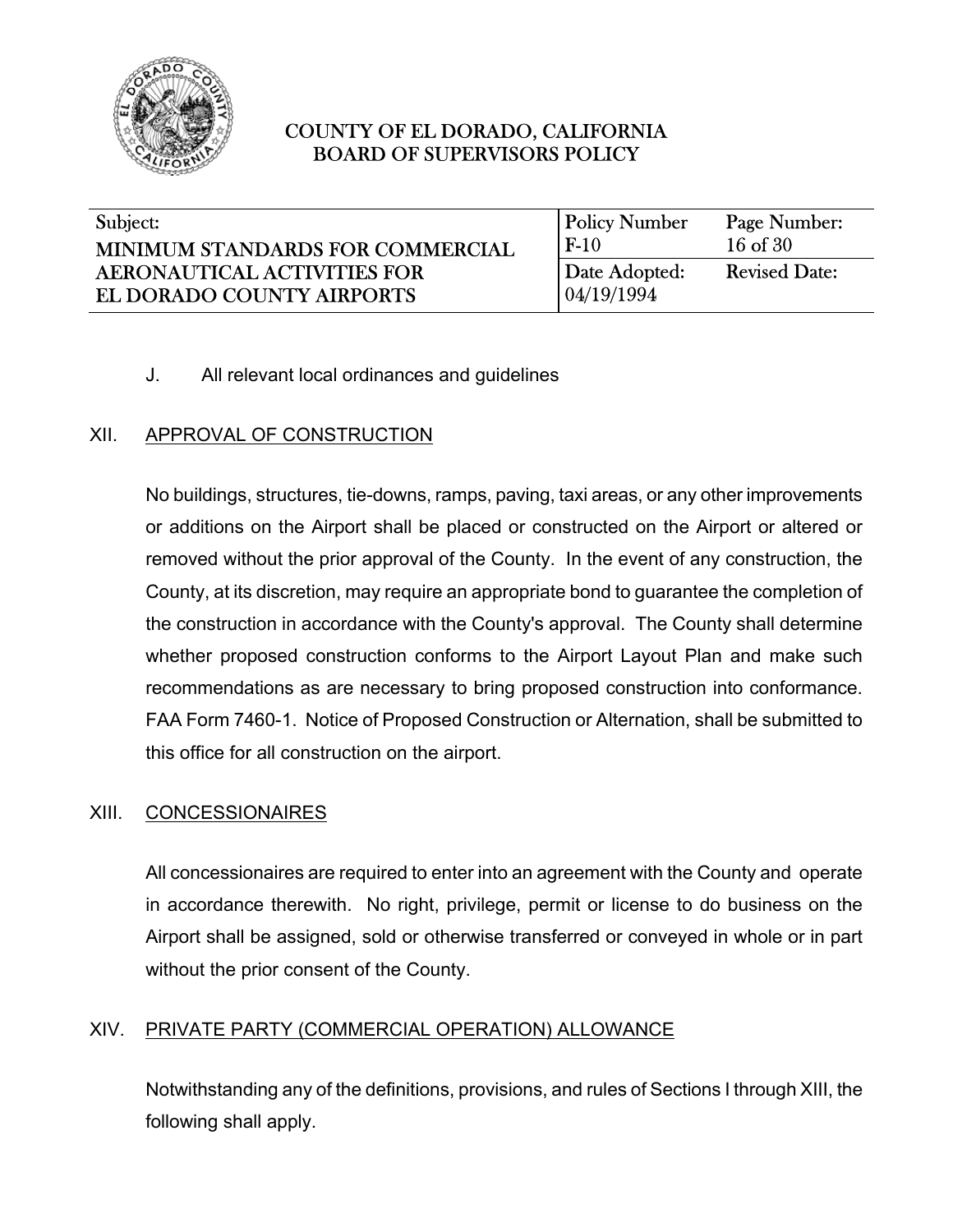

| Subject:                         | <b>Policy Number</b> | Page Number:         |
|----------------------------------|----------------------|----------------------|
| MINIMUM STANDARDS FOR COMMERCIAL | $F-10$               | $17$ of $30$         |
| AERONAUTICAL ACTIVITIES FOR      | Date Adopted:        | <b>Revised Date:</b> |
| EL DORADO COUNTY AIRPORTS        | 04/19/1994           |                      |

- A. The owner(s) of any aircraft based at the Airport may personally use the professional services of appropriately and currently licensed flight instructors and aviation mechanics and inspectors for her/his owned airplane(s).
- B. The service so performed must be personal in nature to the owner or the owner's airplane.
- C. The service so performed does not represent the de-facto establishment of an ongoing commercial business.

### XV. AIRCRAFT OPERATIONS

A. Duties of the County

The County shall regulate all activities for profit at the Airport including, but not limited to, maintenance and upkeep of the Airport, types and movement of vehicles used on the Airport, business and commercial activities, the provision of flight information, and the enforcement of Federal, State, and County rules and regulations.

B. Compliance with Standards

Persons operating aircraft on or about the Airport shall comply with these minimum standards, all relevant FAA rules and regulations, all relevant State and Local laws, and all other rules established by the County.

C. Transient Aircraft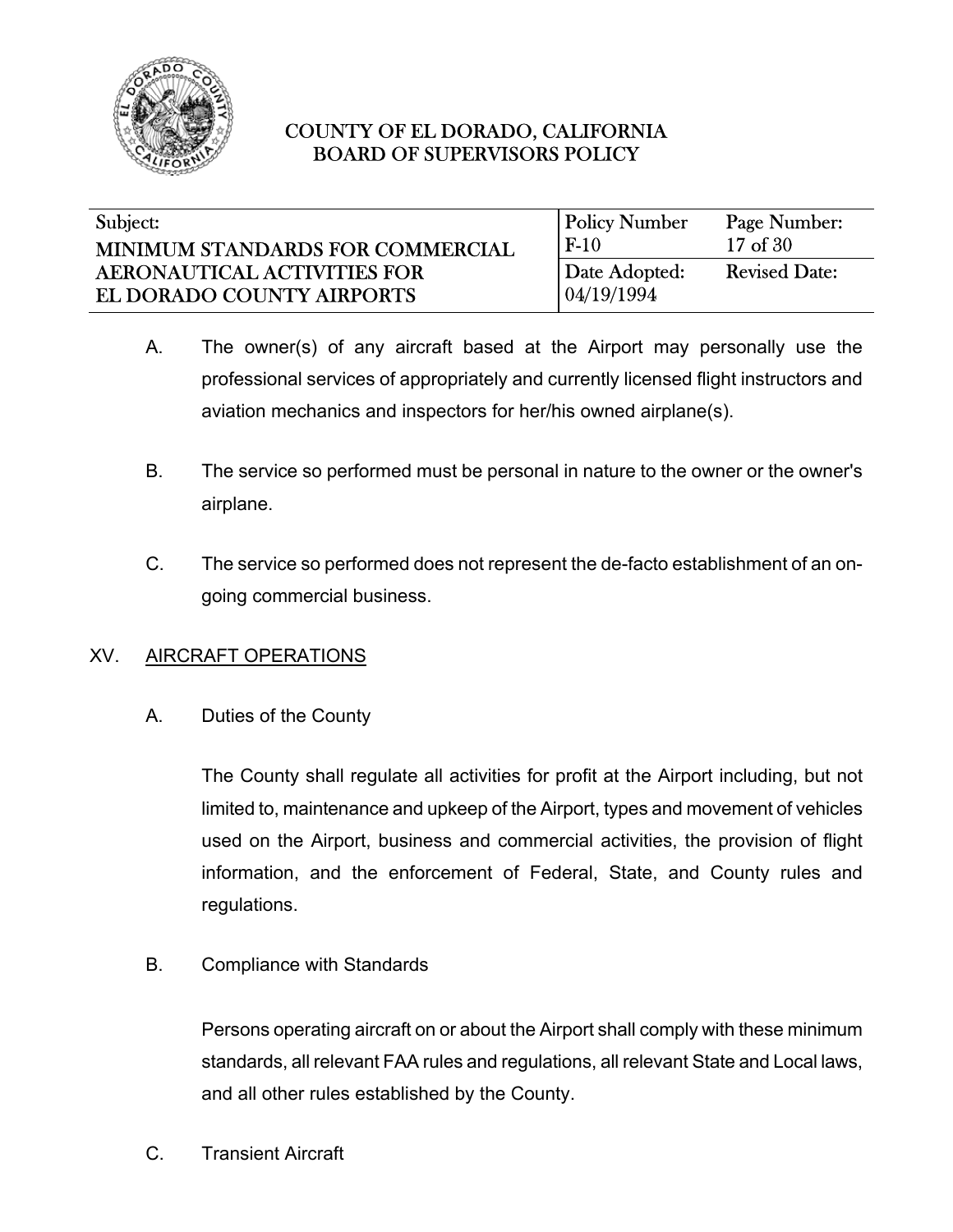

| Subject:                           | <b>Policy Number</b> | Page Number:         |
|------------------------------------|----------------------|----------------------|
| MINIMUM STANDARDS FOR COMMERCIAL   | $F-10$               | 18 of 30             |
| <b>AERONAUTICAL ACTIVITIES FOR</b> | Date Adopted:        | <b>Revised Date:</b> |
| EL DORADO COUNTY AIRPORTS          | 04/19/1994           |                      |

For transient aircraft staying overnight, there shall be a transient parking fee, the amount of which shall be determined by the County.

D. Payment of Rents and Fees

All rents and fees are set by Resolution of the County Board of Supervisors or by County approval of Commercial leases. Payments for County services will be paid as follows:

- 1. Fuel: At time of purchase or prepaid on Keylok account.
- 2. Transient Tiedown: Before aircraft departure.
- 3. Tiedown: Within fifteen days of receipt of quarterly billing or on the first of each calendar month. A five percent (5%) discount will be allowed for annual payment if paid within 30 days after receipt of July 1st billing.
- 4. Hangar Rental: Billed annually; can be paid annually, quarterly or monthly.
- 5. Land Use Agreements: Annually and within fifteen days of July 1 billing.
	- a. Land Use Agreements for Portable Hangars.
	- b. Land Use Agreements for Non "T" Portable Hangars.
- 6. Commercial Agreements: All are due and payable on the tenth of each month.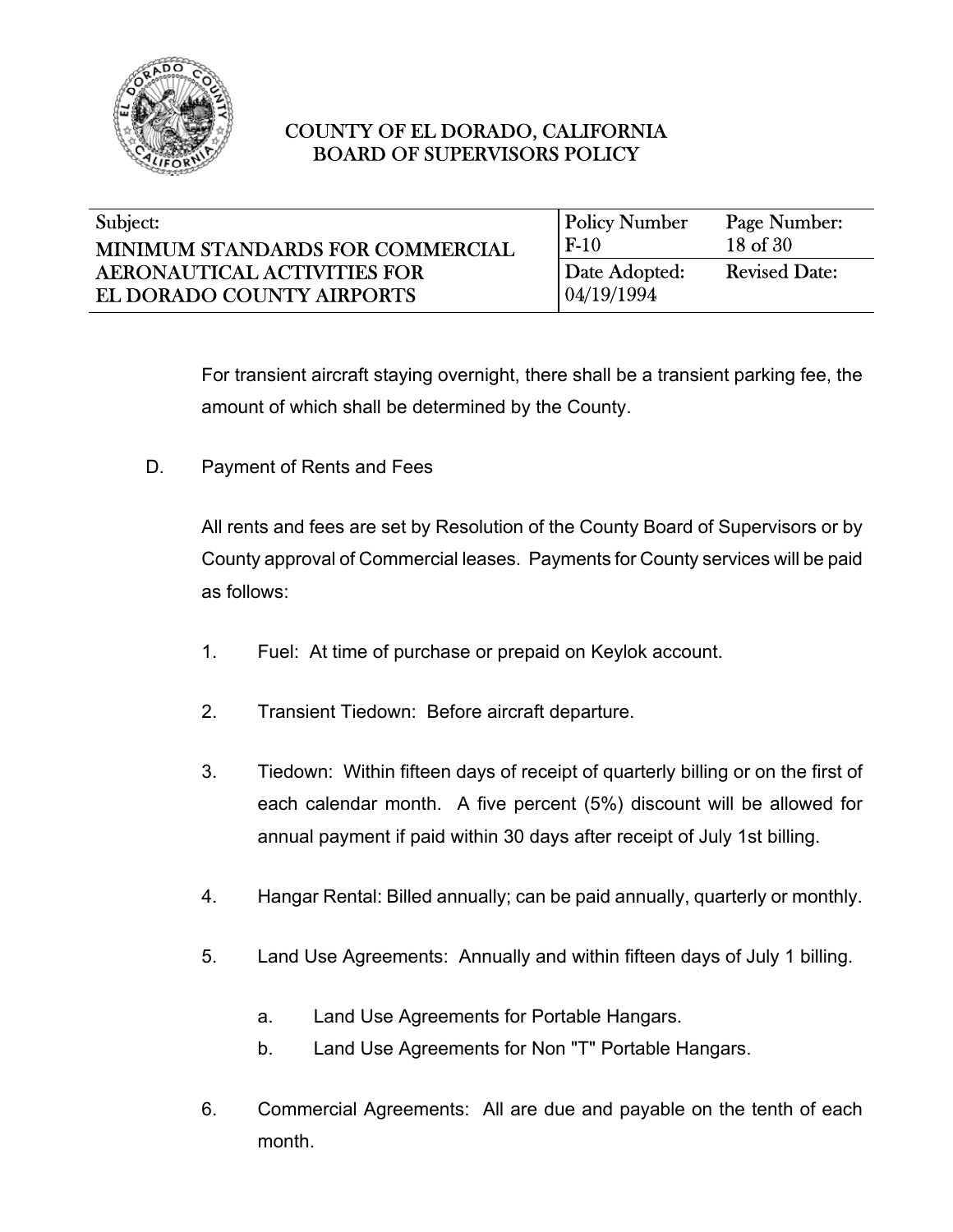

| Subject:                           | <b>Policy Number</b> | Page Number:         |
|------------------------------------|----------------------|----------------------|
| MINIMUM STANDARDS FOR COMMERCIAL   | $F-10$               | $19$ of $30$         |
| <b>AERONAUTICAL ACTIVITIES FOR</b> | Date Adopted:        | <b>Revised Date:</b> |
| EL DORADO COUNTY AIRPORTS          | 04/19/1994           |                      |

- a. FBO Airport Use Agreement.
- b. Airport Use Agreement.

Unless payment or arrangements are made, the County shall pursue legal action pursuant to the applicable ordinance or law.

E. Aircraft Maintenance

An owner(s) of an aircraft(s) may perform maintenance upon owned aircraft providing such individuals observe the Storm Water Runoff Requirements (see Appendix B), and any work must be conducted so as to not create any hazard, unsightly appearance or nuisance to other aircraft, persons or operators upon the Airport.

F. Engine Runup

A person shall perform neither an engine runup nor prolonged engine test operations of aircraft in any area that would result in a hazard to other aircraft, persons or property. The County is authorized to establish and designate engine test areas.

G. Parking and Security of Aircraft

A person shall park aircraft only in an area on the Airport prescribed by the County. Aircraft shall not be left unattended on the Airport unless it is secured or within a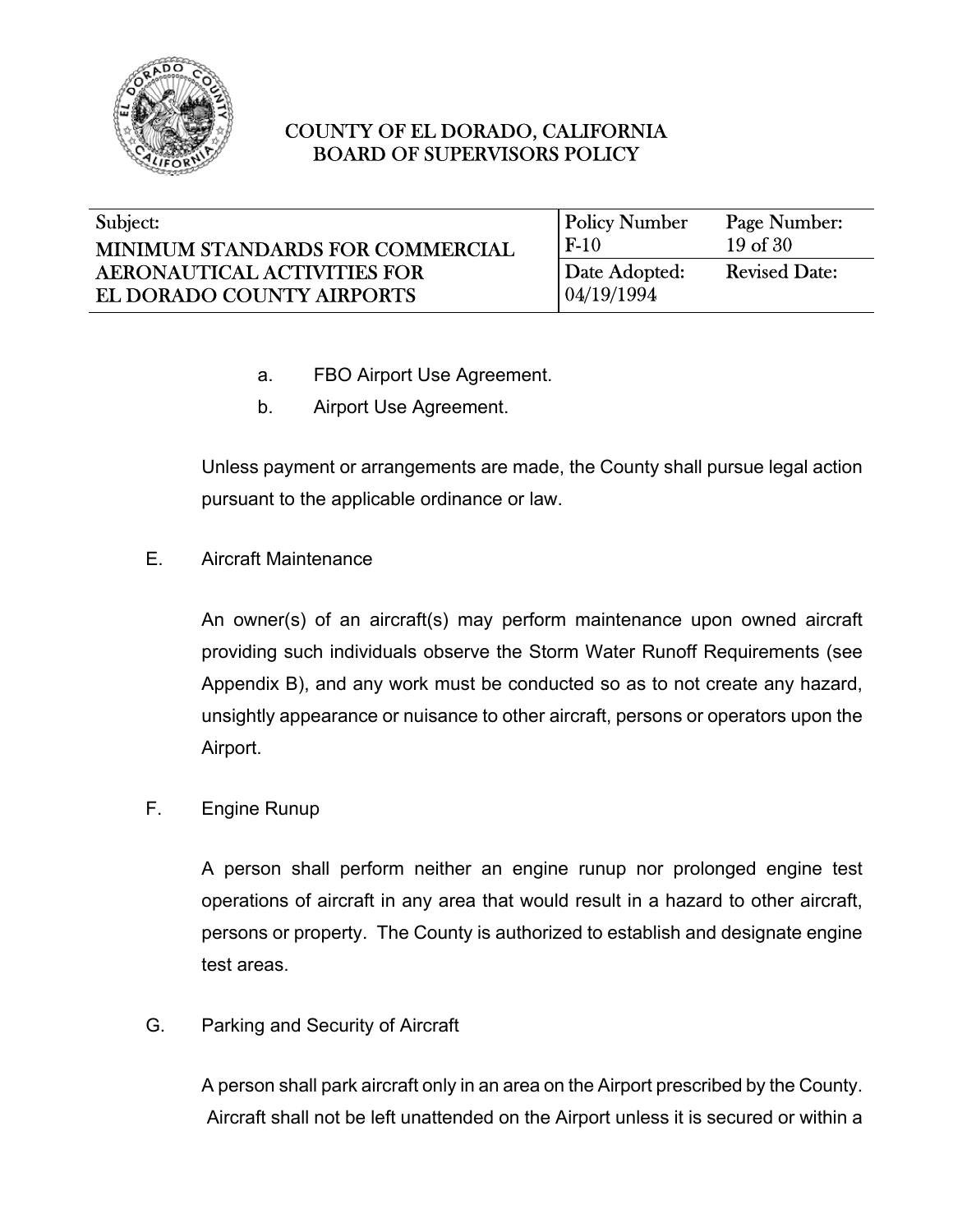

| Subject:                           | <b>Policy Number</b> | Page Number:         |
|------------------------------------|----------------------|----------------------|
| MINIMUM STANDARDS FOR COMMERCIAL   | $F-10$               | $20$ of $30$         |
| <b>AERONAUTICAL ACTIVITIES FOR</b> | Date Adopted:        | <b>Revised Date:</b> |
| EL DORADO COUNTY AIRPORTS          | 04/19/1994           |                      |

hangar. Owners of such aircraft shall be held responsible for any damage resulting from failure to comply with this rule.

H. Securing of Loose Items

No person shall leave any item on the Airport ramps, taxiways, runway, or tie-down areas without securing it by means sufficient to avoid any unwanted movement.

**Primary Department:** Department of Transportation

**Reference:** Chapter 18 of the El Dorado County Ordinance.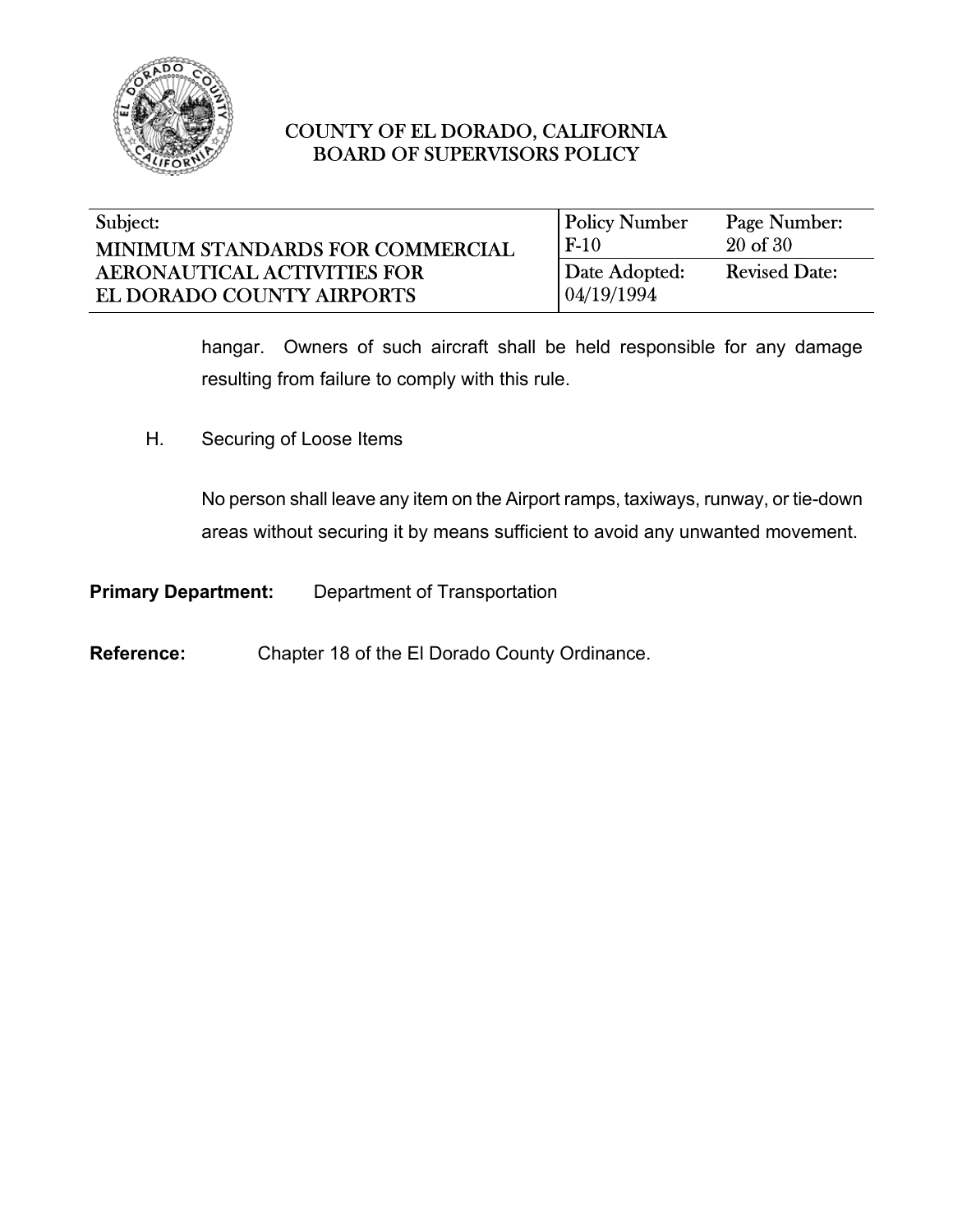

| Subject:                           | <b>Policy Number</b> | Page Number:         |
|------------------------------------|----------------------|----------------------|
| MINIMUM STANDARDS FOR COMMERCIAL   | $F-10$               | $21$ of $30$         |
| <b>AERONAUTICAL ACTIVITIES FOR</b> | Date Adopted:        | <b>Revised Date:</b> |
| EL DORADO COUNTY AIRPORTS          | 04/19/1994           |                      |

# **APPENDIX A**

# INSURANCE REQUIREMENTS FOR EL DORADO COUNTY AIRPORTS

Insurance Requirements for Airport Agreements (Specified by County Risk Management)

- 1. For flight school agreements, the minimum general and aircraft liability limits shall be \$500,000 with appropriate endorsements for permitted activities.
- 2. For maintenance and repair of airplane agreements, the minimum limit of liability shall be \$500,000 for general liability and sufficient limits of hangar keeper's liability (minimum of \$50,000) with appropriate endorsements for permitted activities.
- 3. For the above kinds of agreements, auto liability shall be at a minimum of \$300,000.
- 4. Aircraft Sales: General liability shall be at a minimum of \$500,000.
- 5. Worker's compensation must be obtained by the contractor if employees are used in the performance of the agreement per Labor Code Section 3700.
- 6. All insurance certificates are required to name the County as additional insured.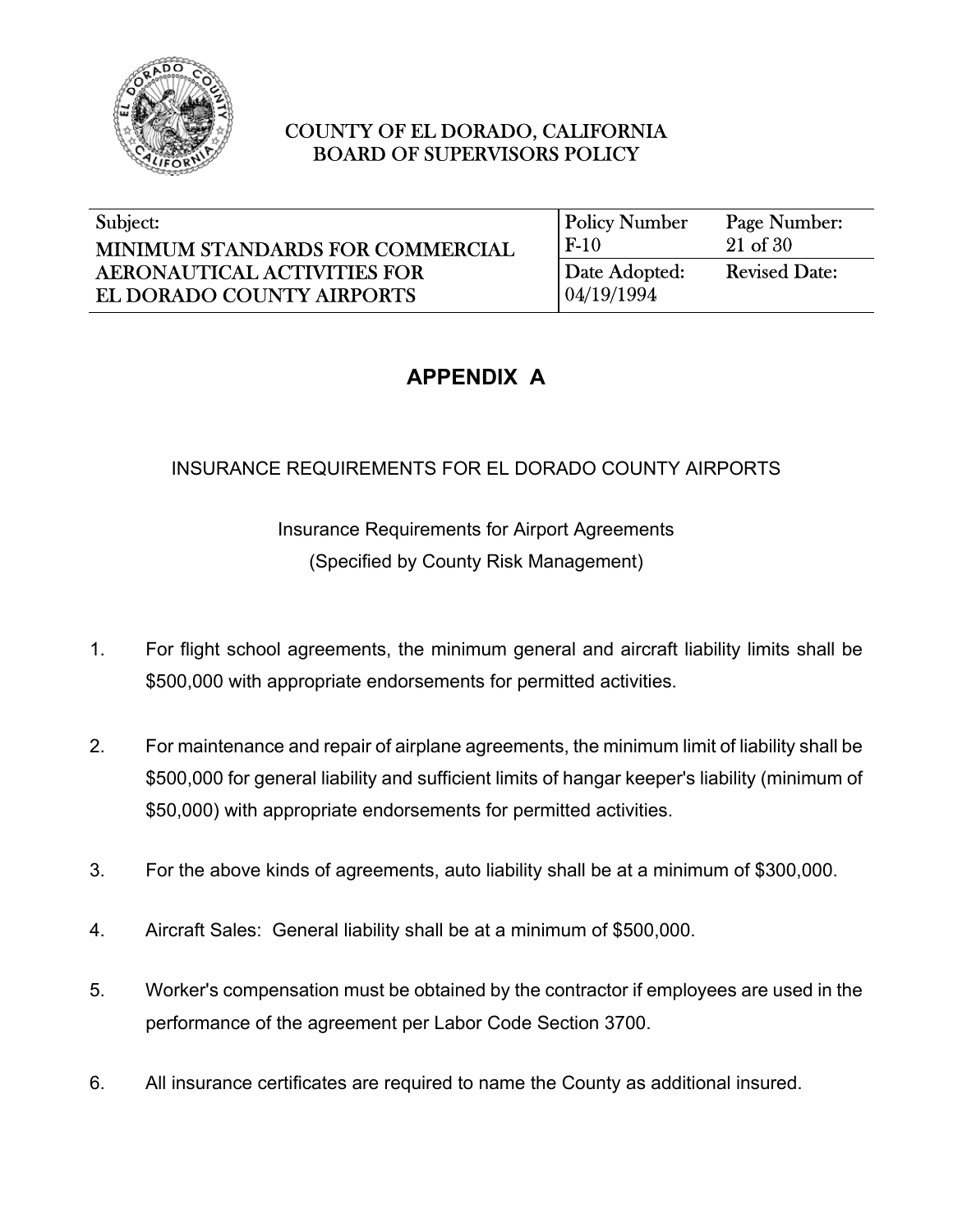

| Subject:                           | <b>Policy Number</b> | Page Number:         |
|------------------------------------|----------------------|----------------------|
| MINIMUM STANDARDS FOR COMMERCIAL   | $F-10$               | $22$ of $30$         |
| <b>AERONAUTICAL ACTIVITIES FOR</b> | Date Adopted:        | <b>Revised Date:</b> |
| EL DORADO COUNTY AIRPORTS          | 04/19/1994           |                      |

# **APPENDIX B**

# STORM WATER POLLUTION PREVENTION PLAN REQUIREMENTS FOR EL DORADO COUNTY AIRPORTS

In order for the County to meet the standards established by the Federal EPA Storm Water Permit for Airports, the following requirements will be met. The goal of the Storm Water Pollution Prevention Plan is to prevent pollutants of all kinds from escaping into the Waters of the United States. These requirements are not optional, and large fines will be levied against the County Airports for non-compliance.

- 1. A drip pan sufficient to catch and contain all oil and fluids shall be used at all times while performing any service on the asphalt, dirt or hangar floors.
- 2. Some type of absorbent material must be readily available to soak up fluids and fuel that may be spilled. If a spill should occur, any residue on the pavement or dirt must be cleaned up immediately and disposed of off-site.
- 3. Tarp asphalt if solvent is used. All oils and fluids are to be kept inside or under some type of cover.
- 4. Used oil is to be put into oil recovery stations at the Airport (if available) or disposed of off Airport property at a recycler of your choice. No oil dumping on Airport property.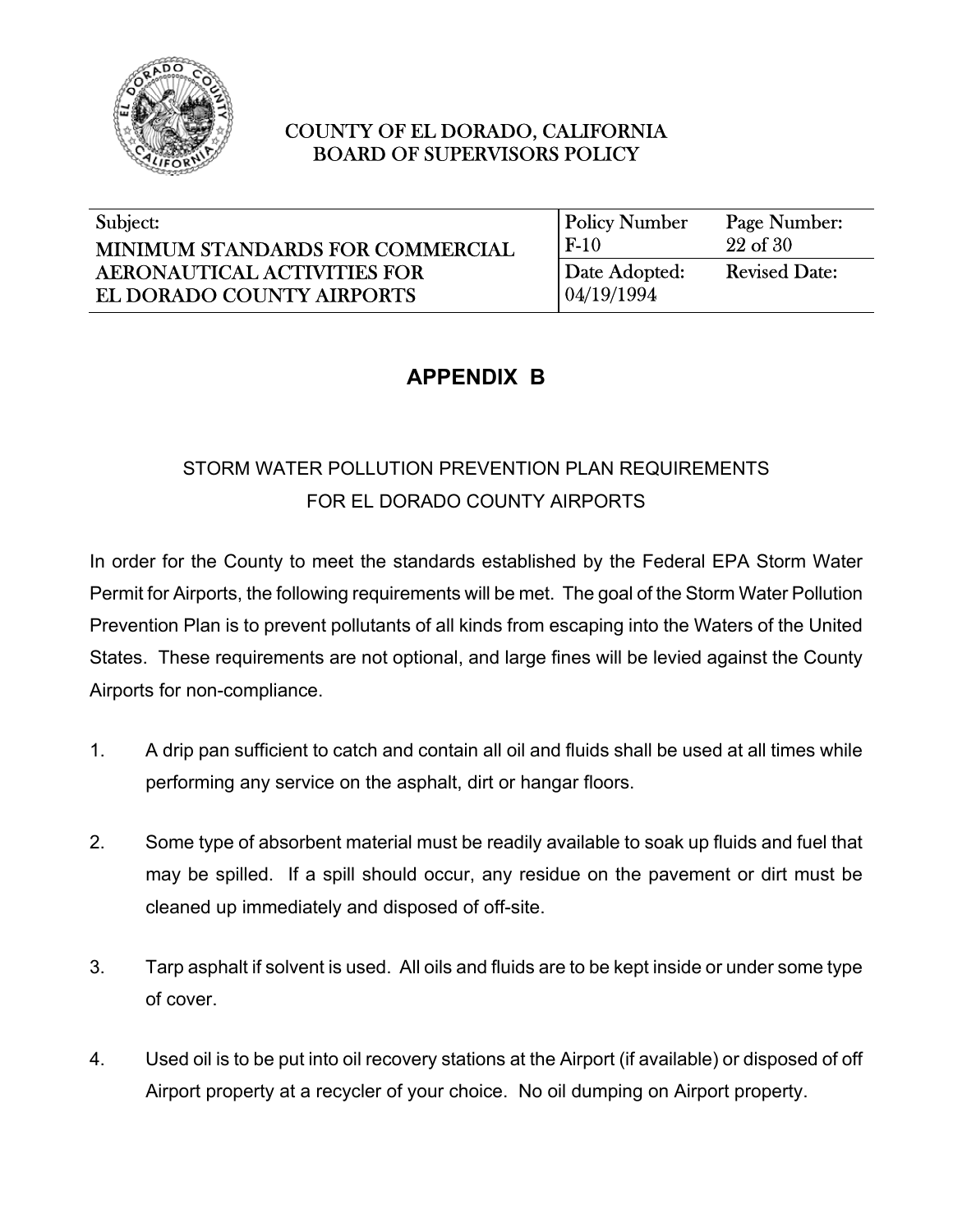

| Subject:                           | <b>Policy Number</b> | Page Number:         |
|------------------------------------|----------------------|----------------------|
| MINIMUM STANDARDS FOR COMMERCIAL   | $F-10$               | 23 of 30             |
| <b>AERONAUTICAL ACTIVITIES FOR</b> | Date Adopted:        | <b>Revised Date:</b> |
| EL DORADO COUNTY AIRPORTS          | 04/19/1994           |                      |

- 5. Used hydraulic fluids, solvents or batteries are to be disposed of off Airport at a recycler of your choice. The County does not provide this service.
- 6. A broom is to be used after servicing to insure that any dirt or debris are not left on the paved surfaces.
- 7. Biodegradable materials are to be used when at all possible. Aircraft washing is to be done only with these type of cleaners.
- 8. Periodic inspections for compliance will be done as required by our Storm Water Permit. We are required by the State Water Quality Control Board to log/report any violations and show evidence in our annual report that the violations were addressed and corrective action was taken.
- 9. Continued violations by a commercial operator will require the operator to obtain an individual permit for her/his business at her/his own cost.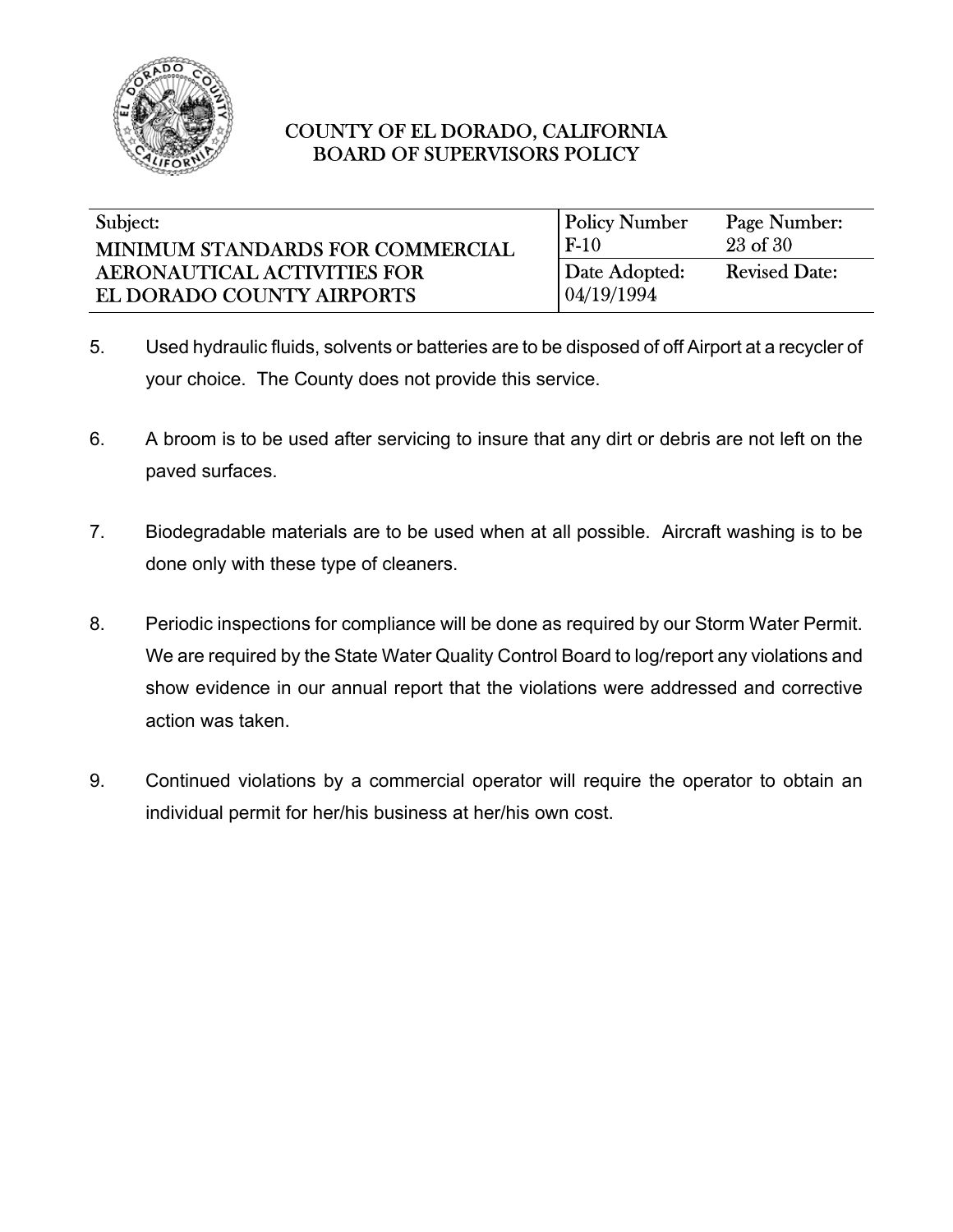

| Subject:                           | <b>Policy Number</b> | Page Number:         |
|------------------------------------|----------------------|----------------------|
| MINIMUM STANDARDS FOR COMMERCIAL   | $F-10$               | 24 of 30             |
| <b>AERONAUTICAL ACTIVITIES FOR</b> | Date Adopted:        | <b>Revised Date:</b> |
| EL DORADO COUNTY AIRPORTS          | 04/19/1994           |                      |

# **APPENDIX C**

AIRPORT SPECIAL USE AGREEMENT FOR TEMPORARY AERONAUTICAL ACTIVITIES

EL DORADO COUNTY AIRPORTS

See the attached Airport Special Use Agreement.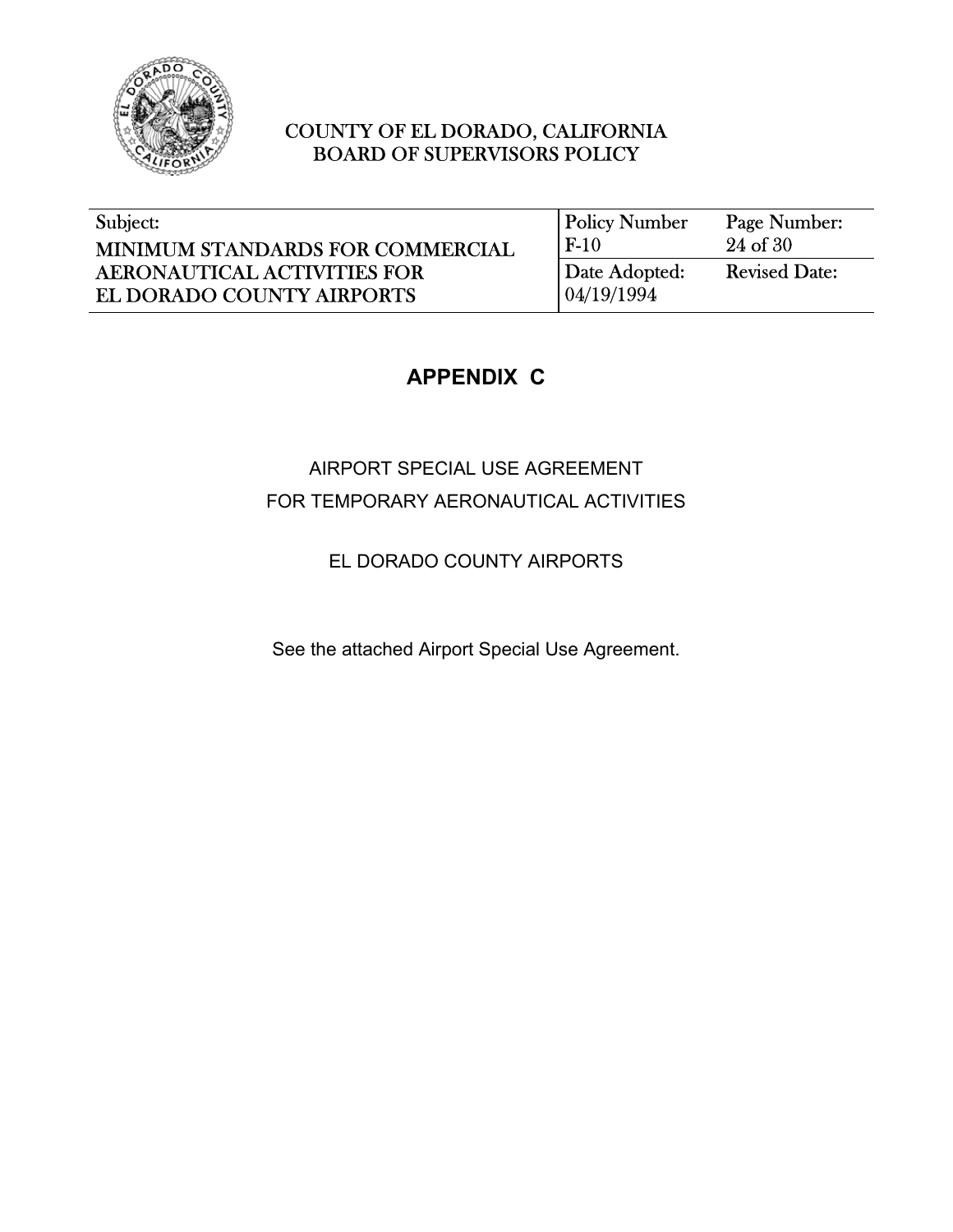

| Subject:                           | <b>Policy Number</b> | Page Number:         |
|------------------------------------|----------------------|----------------------|
| MINIMUM STANDARDS FOR COMMERCIAL   | $F-10$               | $25$ of $30$         |
| <b>AERONAUTICAL ACTIVITIES FOR</b> | Date Adopted:        | <b>Revised Date:</b> |
| EL DORADO COUNTY AIRPORTS          | 04/19/1994           |                      |

# **AIRPORT SPECIAL USE AGREEMENT**

The County of El Dorado permits the following activity(s) subject to the following information, terms and conditions:

\_\_\_\_\_\_\_\_\_\_\_\_\_\_\_\_\_\_\_\_\_\_\_\_\_\_\_\_ \_\_\_\_\_\_\_\_\_\_\_\_\_\_\_\_\_\_\_\_\_\_\_\_\_\_\_\_\_\_\_\_\_\_\_\_\_\_

1. LOCATION:

Airport Operations Manager - (916) 622-0459

2. ORGANIZATION:

3. SPONSOR:

Name:

Address:

Telephone:

- 4. PERMITTED ACTIVITY(S):
- 5. TERM: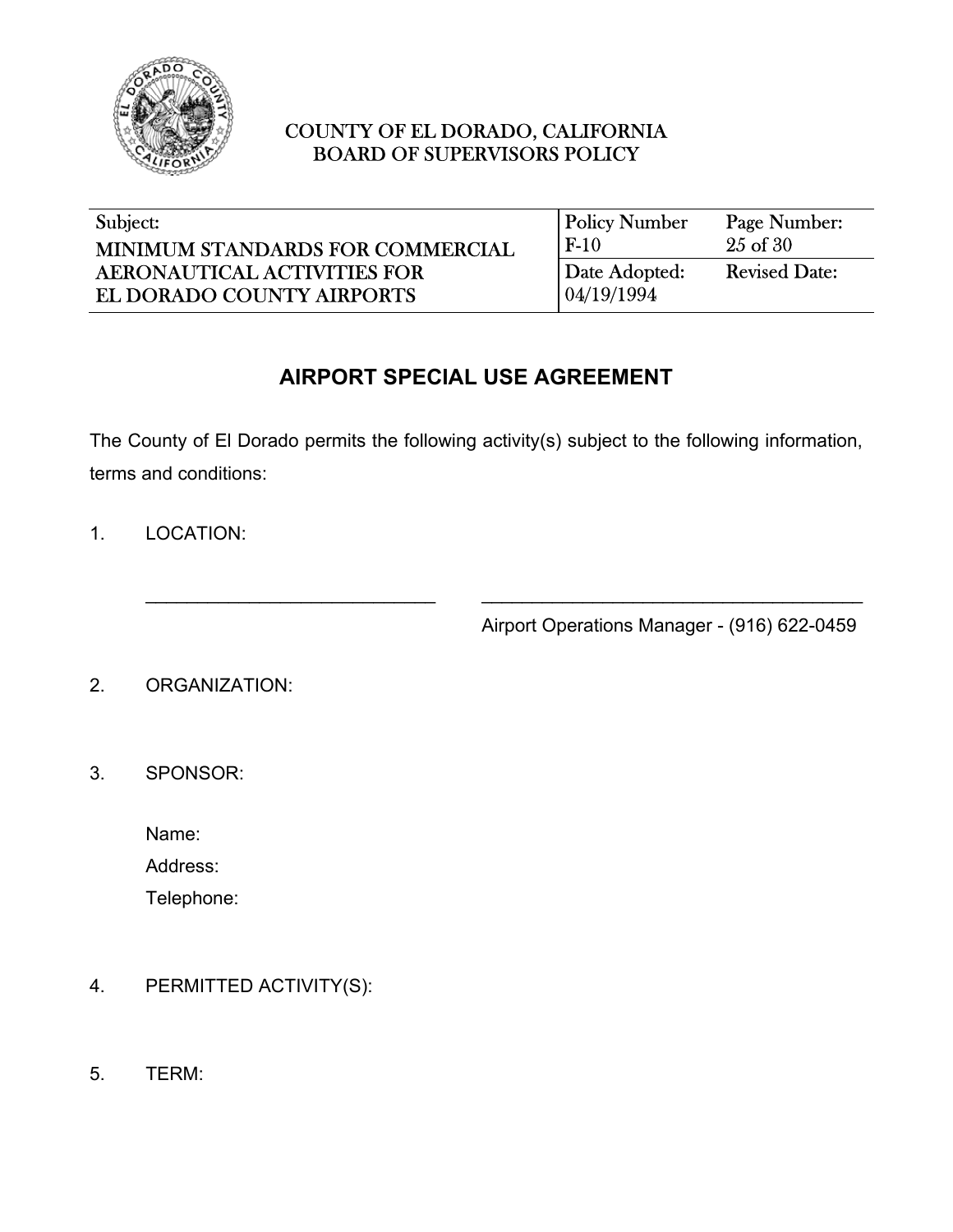

| Subject:                           | <b>Policy Number</b> | Page Number:         |
|------------------------------------|----------------------|----------------------|
| MINIMUM STANDARDS FOR COMMERCIAL   | $F-10$               | $26$ of $30$         |
| <b>AERONAUTICAL ACTIVITIES FOR</b> | Date Adopted:        | <b>Revised Date:</b> |
| EL DORADO COUNTY AIRPORTS          | 04/19/1994           |                      |

6. INSURANCE REQUIREMENTS:

(See Appendix "A".)

7. COMPLIANCE WITH:

8. SPECIAL CONDITIONS:

\_\_\_\_\_\_\_\_\_\_\_\_\_\_\_\_\_\_\_\_\_\_\_\_\_\_\_\_\_\_\_\_\_\_\_\_, Sponsor, agrees to conduct the permitted activity in compliance with the above listed conditions. I acknowledge that the failure to abide by the conditions may cause immediate forfeiture by County of the permitted activity.

Dated: example of the Sponsor:  $\blacksquare$ 

Dated:\_\_\_\_\_\_\_\_\_\_\_\_\_\_\_\_\_\_\_ County: \_\_\_\_\_\_\_\_\_\_\_\_\_\_\_\_\_\_\_\_\_\_\_\_\_\_\_\_\_\_\_\_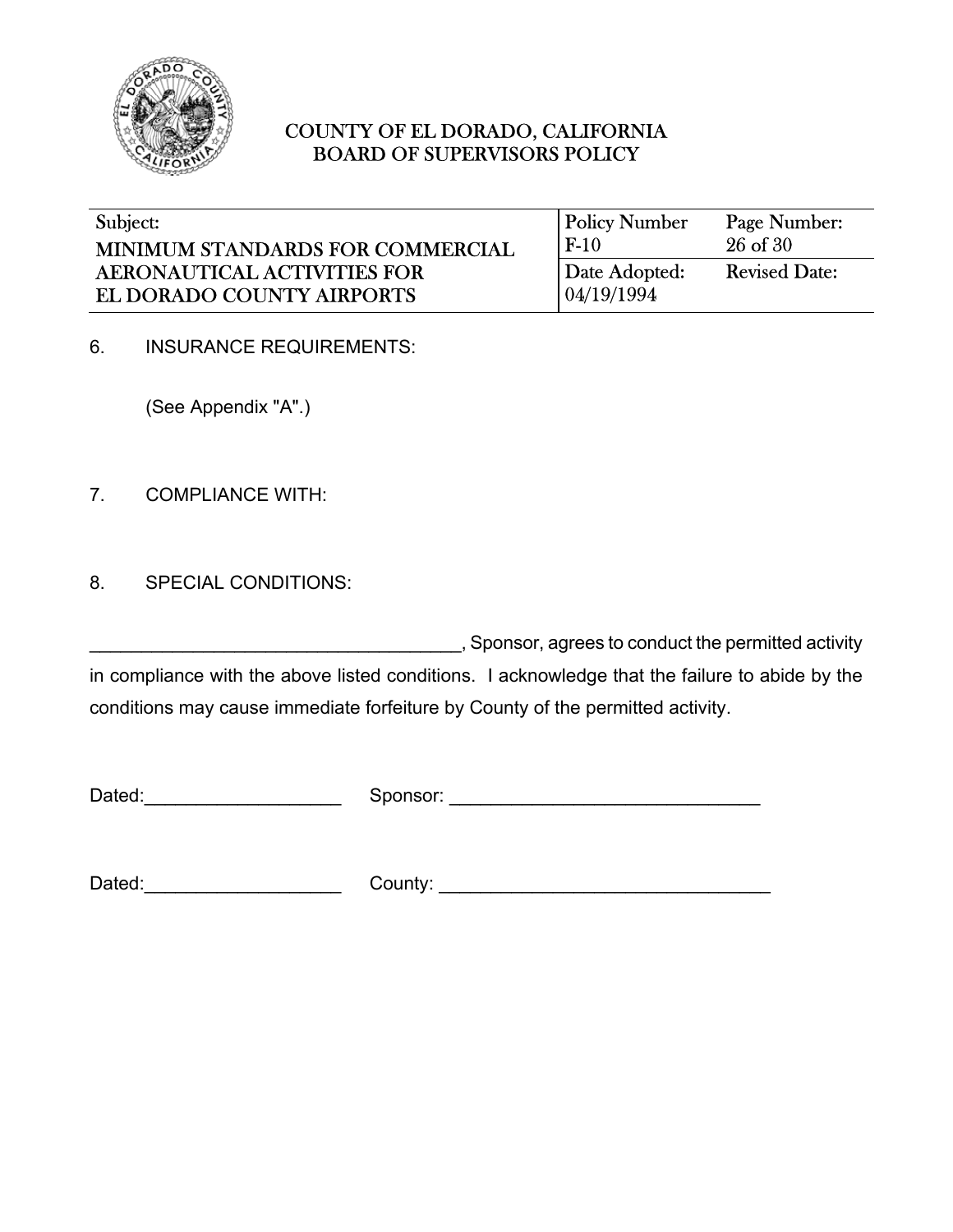

| Subject:                           | <b>Policy Number</b> | Page Number:         |
|------------------------------------|----------------------|----------------------|
| MINIMUM STANDARDS FOR COMMERCIAL   | $F-10$               | 27 of 30             |
| <b>AERONAUTICAL ACTIVITIES FOR</b> | Date Adopted:        | <b>Revised Date:</b> |
| EL DORADO COUNTY AIRPORTS          | 04/19/1994           |                      |

# **APPENDIX D**

# MINIMUM REQUIREMENTS FOR NON-COMMERCIAL FLYING CLUBS

See Attached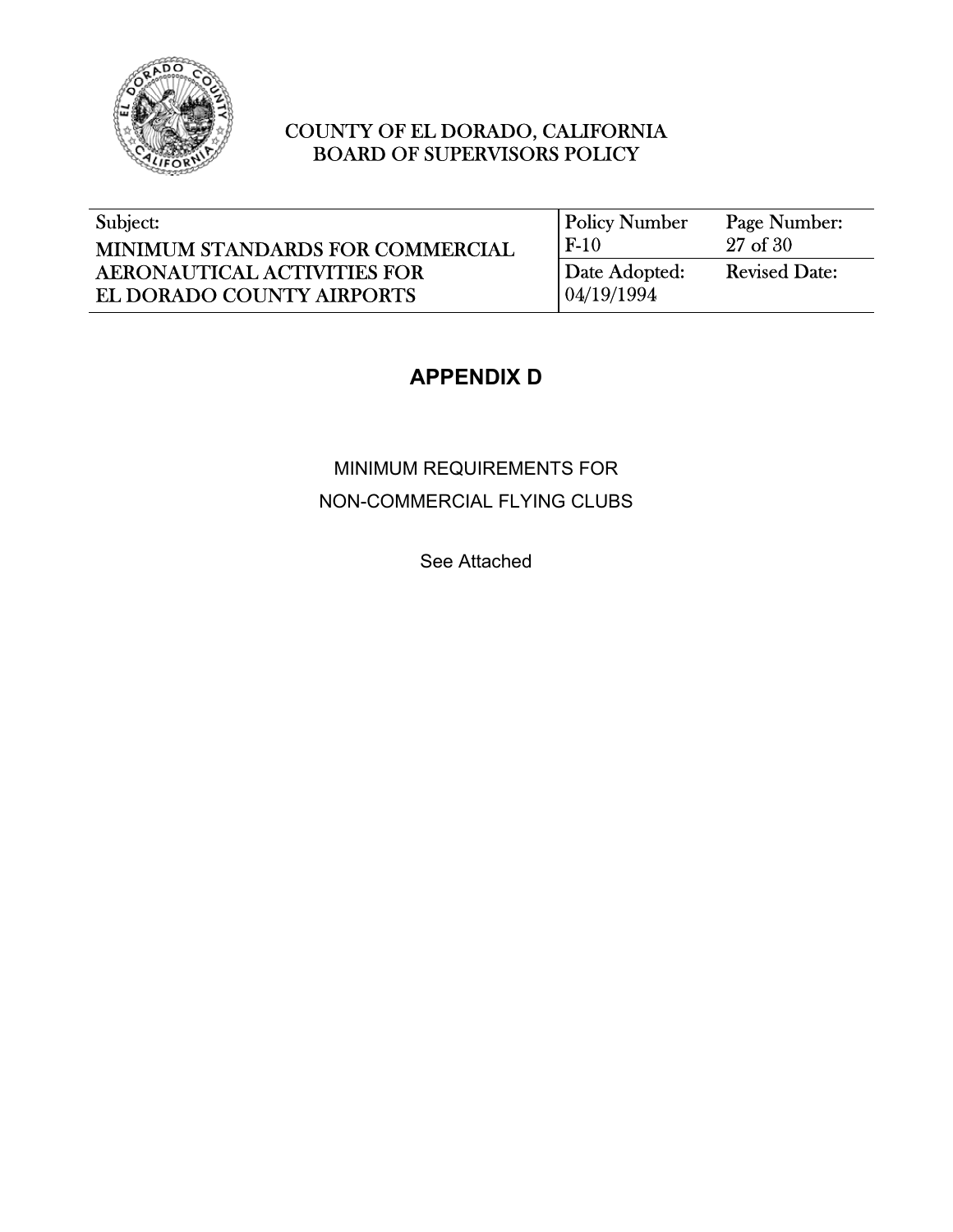

| Subject:                           | <b>Policy Number</b> | Page Number:         |
|------------------------------------|----------------------|----------------------|
| MINIMUM STANDARDS FOR COMMERCIAL   | $F-10$               | 28 of 30             |
| <b>AERONAUTICAL ACTIVITIES FOR</b> | Date Adopted:        | <b>Revised Date:</b> |
| EL DORADO COUNTY AIRPORTS          | 04/19/1994           |                      |

# **FLYING CLUBS**

In an effort to foster and promote flying for pleasure, develop skills in aeronautics, including pilotage, navigation, and an awareness and appreciation of aviation requirements and techniques, the category of Flying Clubs is added to the Minimum Standards for Commercial Aeronautical Activities.

All flying clubs desiring to base their aircraft and operate on the airport must comply with the applicable provisions of these Standards. However, they shall be exempt from commercial operator requirements upon satisfactory fulfillment of the conditions contained herein.

- 1. The club shall be a non-profit entity (corporation, association or partnership) organized for the express purpose of providing its members with an aircraft, for their personal use and enjoyment only. The ownership of the aircraft must be vested in the name of the flying club, or owned ratably by all of its members. The property rights of the members of the club shall be equal, and no part of the net earnings of the club will inure to the benefit of any member in any form (salaries, bonuses, etc.) The club may not derive greater revenue from the use of its aircraft than the amount necessary for the operations, maintenance, and replacement of its aircraft.
- 2. Flying clubs may not offer or conduct charter, air taxi, or rental of aircraft operations. They may not conduct aircraft flight instruction, except for regular members, and only members of the flying club may operate the aircraft. No flying club shall permit its aircraft to be utilized for the giving of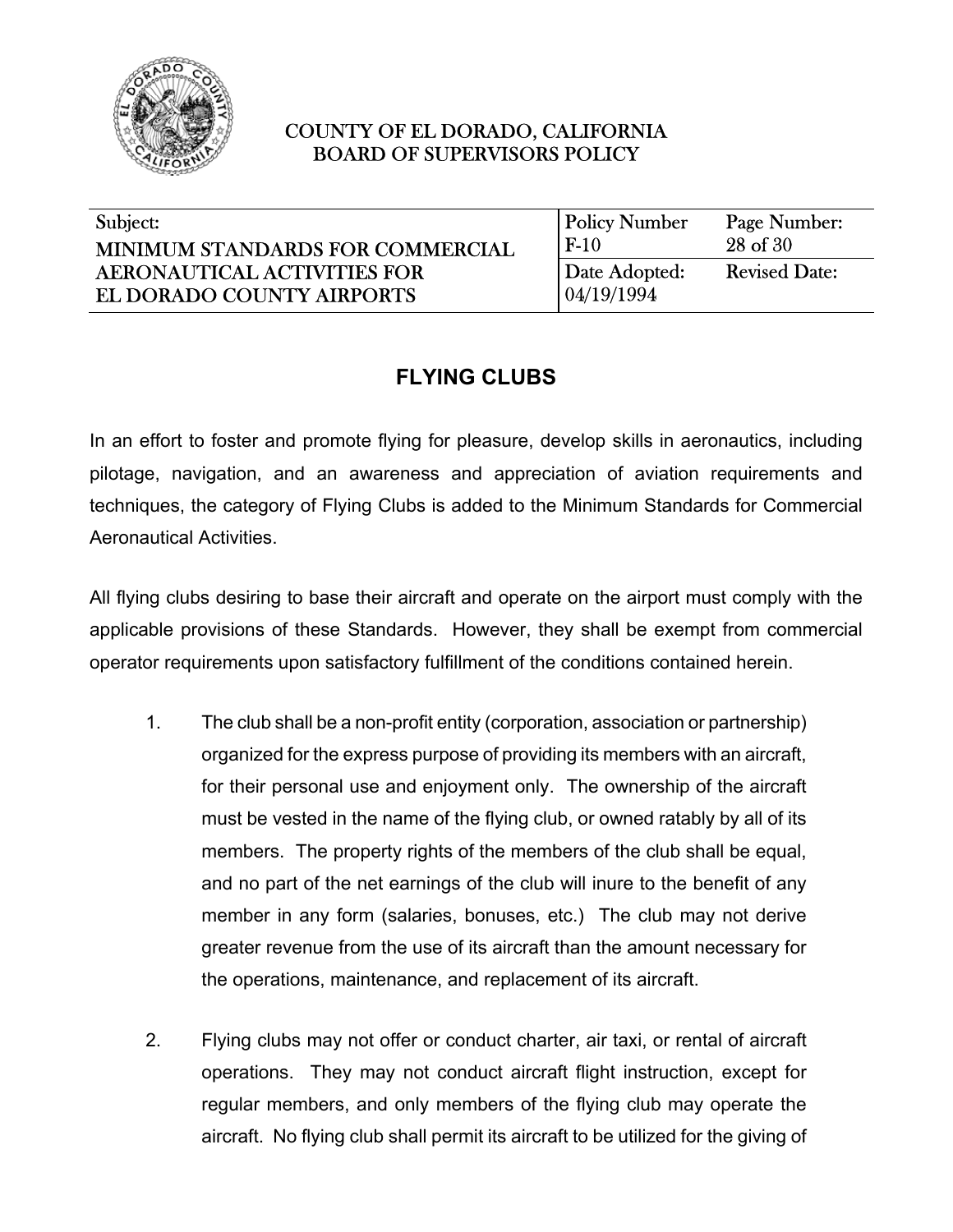

| Subject:                           | <b>Policy Number</b> | Page Number:         |
|------------------------------------|----------------------|----------------------|
| MINIMUM STANDARDS FOR COMMERCIAL   | $F-10$               | 29 of 30             |
| <b>AERONAUTICAL ACTIVITIES FOR</b> | Date Adopted:        | <b>Revised Date:</b> |
| EL DORADO COUNTY AIRPORTS          | 04/19/1994           |                      |

flight instruction to any person, including members of the club owning the aircraft, when such person pays or becomes obligated to pay for such instructions, except when instruction is given by an authorized flight training operator for the airport where the flying club is based. Any qualified mechanic who is a registered member and part owner of the aircraft owned and operated by a flying club shall not be restricted from doing maintenance work on aircraft owned by the club. The club does not become obligated to pay for such maintenance work, except such mechanics and instructors may be compensated by credit against payment of dues or flight time.

- 3. All flying clubs and their members are prohibited from leasing or selling any goods or services whatsoever to any person or firm other than a member of such club at the Airport, except that said flying club may sell or exchange its capital equipment.
- 4. The Airport may require the flying club, with its permit request, to furnish the Airport Manager:
	- A copy of its charter and by-laws
	- Articles of association, partnership agreement, or other documentation supporting its existence (a roster, list of members, including names of officers and directors) to be revised on a semiannual basis
	- Number and type of aircraft